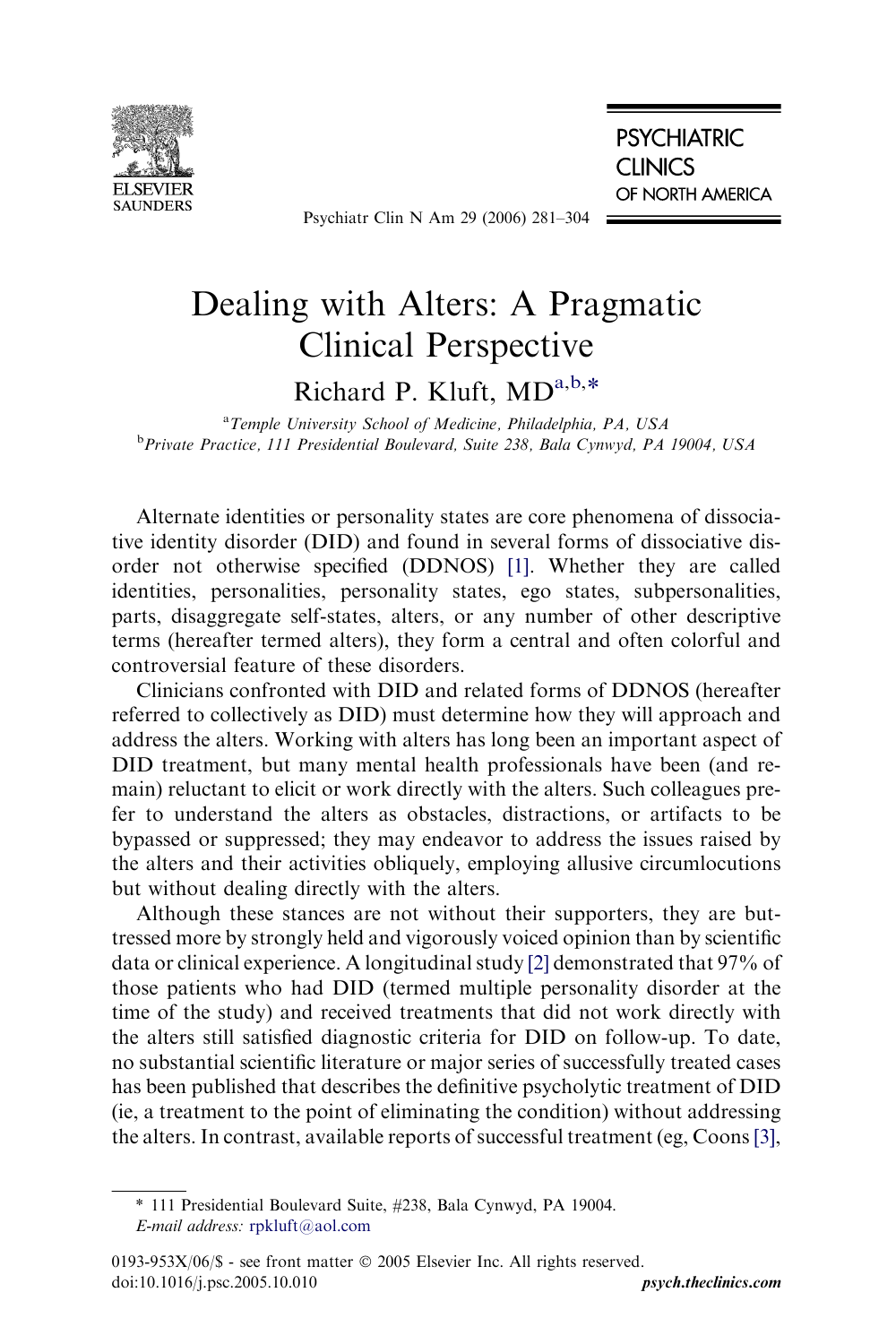Kluft [\[4,5\]](#page-21-0)) have involved therapies in which the alters are addressed. Therefore, despite the support voiced for treatments that avoid working with the alters in DID, those who follow such plans of action are implicitly following an experimental path that is likely to prove therapeutically futile and may expose the patient to danger and excess morbidity [\[6,7\]](#page-21-0).

Those experienced in the treatment of DID do not regard the alters as mere curious phenomena. They understand the alters to ''express the structure, conflicts, deficits, and coping strategies of the DID patient's mind'' [\[7\]](#page-21-0). As Coons [\[8\]](#page-22-0) and Kluft [\[9\]](#page-22-0) have observed, the personality of a patient with DID is to have multiple personalities. Kluft [\[7\]](#page-21-0) observed that

Bypassing or disregarding the alters creates a therapy in which major areas of the patient's mental life and autobiographic memory will be denied an empathic hearing. Furthermore, it is rarely sufficient simply to address the alters as they emerge. The alters are aspects of a process of defense and coping. It would be naïve in the extreme to imagine that the patient will predictably present in those alters most relevant to the conduct of the therapy. Considerations of facilitating day-to-day function, shame, guilt, and apprehension dictate otherwise. Therapists who await the emergence of alters to work with them may prolong the treatment considerably.

When voices are raised to dispute the practice of eliciting or working with the alters, the objections make two basic and closely related forms of argument. The first starts with the assumption that the alter phenomenon is iatrogenic [\[10,11\]](#page-22-0). From this perspective, it is reasonable to propose that alters have (usually) emerged in response to inappropriate therapeutic pressures, subtle or overt, and if their manifestations do not receive attention, then they will cease to exist. Deprived of reinforcements believed to instigate and to sustain the alters, it is assumed that they will wither into oblivion. The second argument starts with the assumption that there are more important therapeutic goals than treating the core phenomena of DID and that diverting attention from the alters while prioritizing the attaining of stability and function directs the treatment toward these more important or reasonable therapeutic objectives. It shares the implicit assumption that attention to the alters reinforces them and makes them a more prominent and difficult clinical problem to address.

The first objection is a matter of strong opinion, but definitive proof of the iatrogenesis of DID/DDNOS has yet to be presented [\[6\]](#page-21-0). There is widespread agreement that DID can be worsened and complicated by iatrogenic errors, and that additional personalities may be formed in response to a therapist's expectations and pressures [\[12–17\]](#page-22-0). Many also agree that a patient who has a form of DDNOS that falls just short of the diagnostic criteria for DID may be ''promoted'' to fulfill DID criteria by therapist expectation/pressure or by the pain inherent in the treatment of traumatic issues. The laboratory studies purporting to demonstrate the reality of iatrogenesis, however, fall far short of doing so [\[6,18\]](#page-21-0) and are conceptually flawed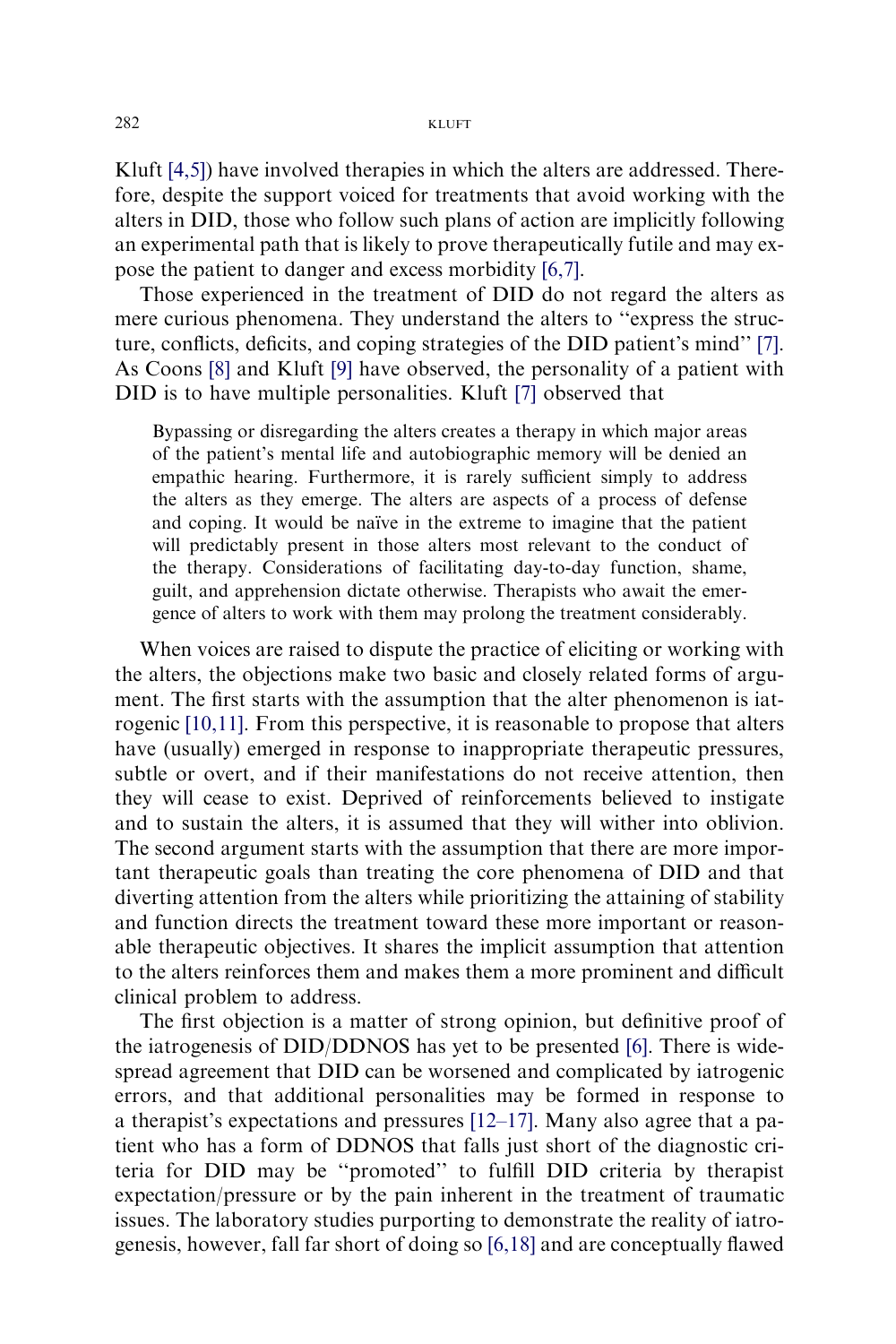by the assumption that inducing an individual to manifest behavior consistent with DID is the same as the creation of DID. The following helps to illustrate the problem: if a person is induced to behave like a chicken under hypnosis, it does not follow that he should be given a diet appropriate for a chicken, kept in a chicken coop, or cooked for dinner.

The second objection is more complex and nuanced. Indeed, there are many times in the treatment of DID when concerns other than the phenomena of DID per se must be the center of clinical attention [\[7,19\].](#page-21-0) The treatment of the DID is only one aspect of an overall therapeutic strategy and may be a minor or incidental concern for long periods in some therapies. A strategy of omitting attention to the phenomena of DID, however, leaves the patients who suffer DID only partially treated and may condemn them to lives in which a definitive treatment and a complete cure is deliberately withheld from them. To initiate a course of treatment that from the first denies a patient a definitive resolution of his or her difficulties remains a questionable course of action [\[6,7,19\]](#page-21-0).

In this article, I offer a perspective on working with alters in the treatment of DID. I draw on my experience in treating hundreds of patients who have DID and my clinical study of the treatments of thousands of others seen in consultation for colleagues or observed during their inpatient treatment at the Dissociative Disorders Program at The Institute of Pennsylvania Hospital, where I served as director for 8 years. My personal series of DID cases includes just under 170 DID patients who have achieved stable integration [\[5\]](#page-21-0) in the course of our work together. Many others have reached integration but could not be followed up or re-evaluated in a manner that allows me to state that their integrations fulfilled criteria for stability [\[4\]](#page-21-0).

### What are alters?

Many attempts have been made to define and describe alters in DID patients. It is well appreciated that the minds of normal subjects and of psychiatric patients have a certain degree of differentiated modularity [\[20\].](#page-22-0) Concepts such as ego states [\[20,21\]](#page-22-0), representations of interactions that have become generalized [\[22\],](#page-22-0) affect scripts [\[23\],](#page-22-0) and core conflictual relationship themes [\[24\]](#page-22-0) address, from different perspectives, the phenomenon of persistent patterns of structure and behavior that can be found to underlie aspects of human psychology. One of the most widely accepted approaches to describing such phenomena is Watkins and Watkins' [\[20,21\]](#page-22-0) work on ego states. They defined an ego state as an ''organized system of behavior and experience whose elements are bound together by some common principle but that is separated from other such states by boundaries that are more or less permeable'' [\[21\].](#page-22-0)

Normal ego state phenomena have very permeable boundaries; the more pathological ego states that are found in DID have boundaries that are often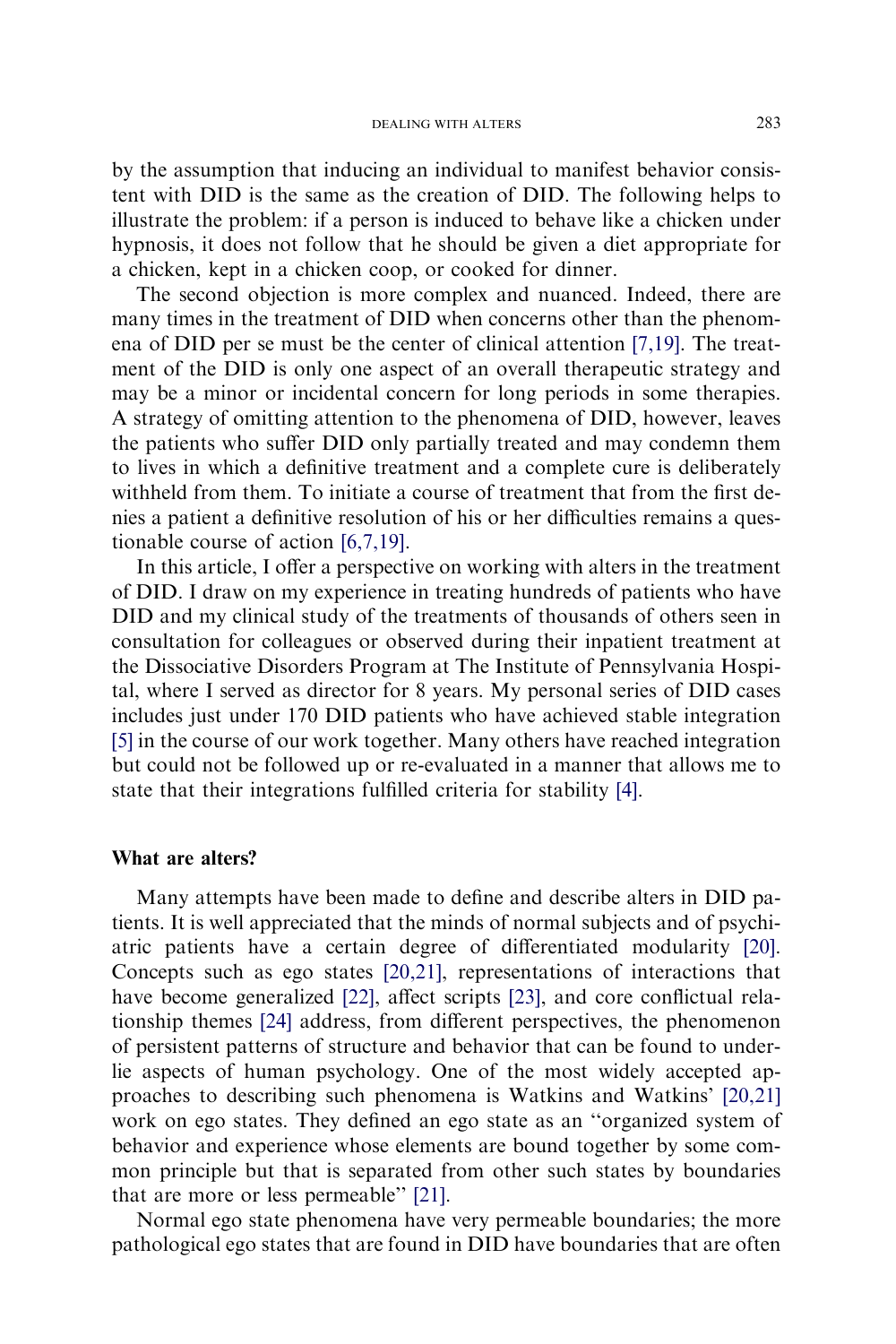relatively impermeable. All alters necessarily fall under the broad rubric of ego states, but most ego states are not alters. Ego states that are also alters generally have four characteristics that are not intrinsic to the ego state phenomenon per se [\[19\]](#page-22-0): (1) they have their own identities, involving a sense of self (a center of initiative and experience [\[25\]\)](#page-22-0); (2) they have a characteristic self-representation, which may be discordant with how the patient is generally seen or perceived; (3) they have their own senses of autobiographic memory, distinguishing what they understand to be their own actions and experiences from those done and experienced by other alters; and (4) they have a sense of ownership of their own experiences, actions, and thoughts, and may lack a sense of ownership of and a sense of responsibility for the action, experiences, and thoughts of other alters. Clinicians often find this latter point unsettling.

In 1988, Kluft [\[26\]](#page-22-0) attempted to define the phenomenon of alternate identities or personality states:

A disaggregate self-state (i.e., personality) is the mental address of a relatively stable and enduring particular pattern of selective mobilization of mental contents and functions, which may be behaviorally enacted with noteworthy role-taking and role-playing dimensions and sensitive to intrapsychic, interpersonal, and environmental stimuli. It is organized in and associated with a relatively stable (but order effect dependent) pattern of neuropsychophysiologic activation, and has crucial psychodynamic contents. It serves both as recipient, processor, and storage center for perceptions, experiences, and the processing of such in connection with past events and thoughts, or present and anticipated ones as well. It has its own identity and ideation, and a capacity for initiating thought processes and actions.

Alters are complex phenomena not easily encompassed by simple descriptions or definitions that may acknowledge some of their features but that fail to address the full range of their characteristics.

## The development and nature of alter systems

Over a period of time, a person in the process of developing DID is likely to generate a number of alters in his or her attempt to cope with life situations and to find ways to live with intolerable circumstances. The alters may be understood as being developed in the service of sustaining a more fundamental ''multiple reality disorder'' that includes alternate and often incompatible ways of understanding and trying to live in a difficult world, including gross distortions of autobiographic experience and the debasement of concepts of safety and causality [\[4,5,26–28\]](#page-21-0) in the interests of security and the protection of important relationships.

# Illustration of an alter system

Lois (see references [\[6,27,28\]\)](#page-21-0) was the daughter of good, religious, but rigid and undemonstrative parents. The light of her life was her Uncle Ben,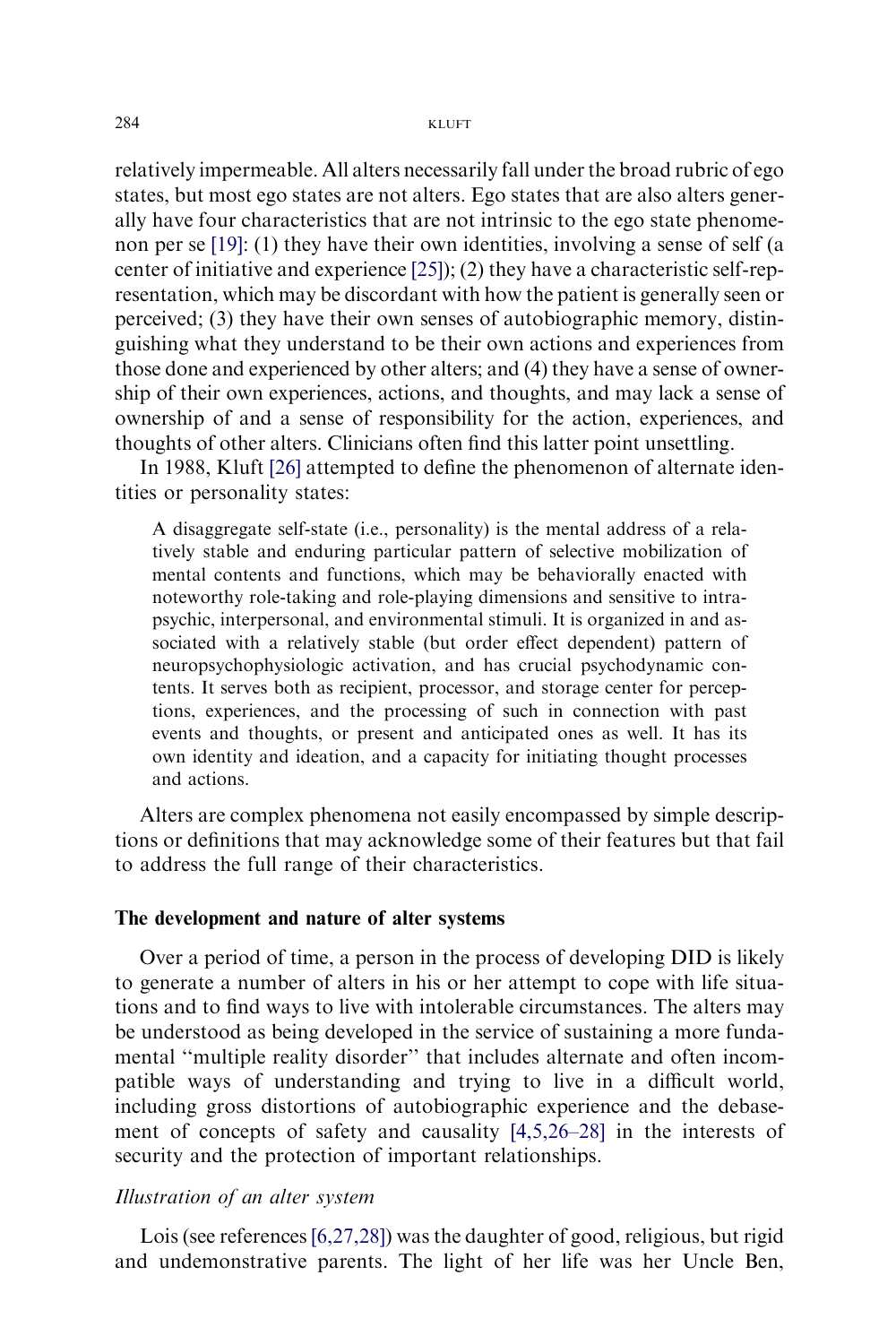who was warm, effusive, generous, and playful. His visits and her weekly excursions with him became the emotional center of her life. Over a period of time, Uncle Ben became more seductive and introduced several ''games'' into their times together. These games became ''secret games'' that progressed to sexual acts that Lois experienced as sometimes frightening, painful, pleasant, or stimulating but always overwhelming and confusing.

Table 1 illustrates the roster of alters discovered when Lois was mapped in treatment some 30 years later. Each alter had emerged to play a role in keeping Lois going and in protecting her from the loss of Ben, the person she most loved and the person by whom she was most abused. It is apparent that coping styles that served Lois well in her family during her difficult childhood and adolescence are prescriptions for disaster in dealing with the world at large and generally dangerous when used by an adult individual. For example, having sexually receptive and aggressive personalities such as Sherri and Vickie exerts a form of damage control under circumstances of chronic abuse by accepting sexual advances rather than being hurt or made to submit. Such stances, however, may lead to self-destructive and unstable relationships under other circumstances.

## Alters' understanding of themselves and one another

Although situations are encountered in which alters are completely unaware of one another, it is more common to find varieties of asymmetric amnesia in which some alters know about others but are not known by all of those about whom they are aware. In a given patient, one may encounter

| D | ١t |  |
|---|----|--|
|   |    |  |

| coping strategies and after formation                           |                                                                                                                                  |  |
|-----------------------------------------------------------------|----------------------------------------------------------------------------------------------------------------------------------|--|
| Coping strategy                                                 | Alter or alters created                                                                                                          |  |
| This did not happen                                             | A Lois who knows, and a Lois who does not                                                                                        |  |
| I must have deserved it                                         | Bad Lois, whose behavior would explain<br>trauma as punishment                                                                   |  |
| I must have wanted it.                                          | A sexual alter, Sherrie                                                                                                          |  |
| I can control it better if I take charge                        | An aggressively sexual alter, Vickie                                                                                             |  |
| I would feel safe if I were a boy                               | Louis, Lois' male "twin"                                                                                                         |  |
| I wish I were a big man who could<br>prevent this               | Big Jack, based on some person of power                                                                                          |  |
| I wish I were the one who could hurt<br>someone and not be hurt | Uncle Ben, or a more disguised<br>identification with the aggressor                                                              |  |
| I wish I could feel nothing                                     | Jessie, who endures all yet feels nothing                                                                                        |  |
| I wish someone could replace me                                 | "The Girls," who encapsulate specific<br>experiences of trauma unknown to Lois                                                   |  |
| I wish someone would comfort me                                 | Angel, with whom Lois imagines herself to<br>be while the body is being exploited and<br>"The Girls" are experiencing the trauma |  |

Coping strategies and alter formation

From Kluft RP. Reflections on the traumatic memories of dissociative identity disorder patients. In: Lynn S, McConkey K, editors. Truth in memory. New York: Guilford; 1998. p. 315; with permission.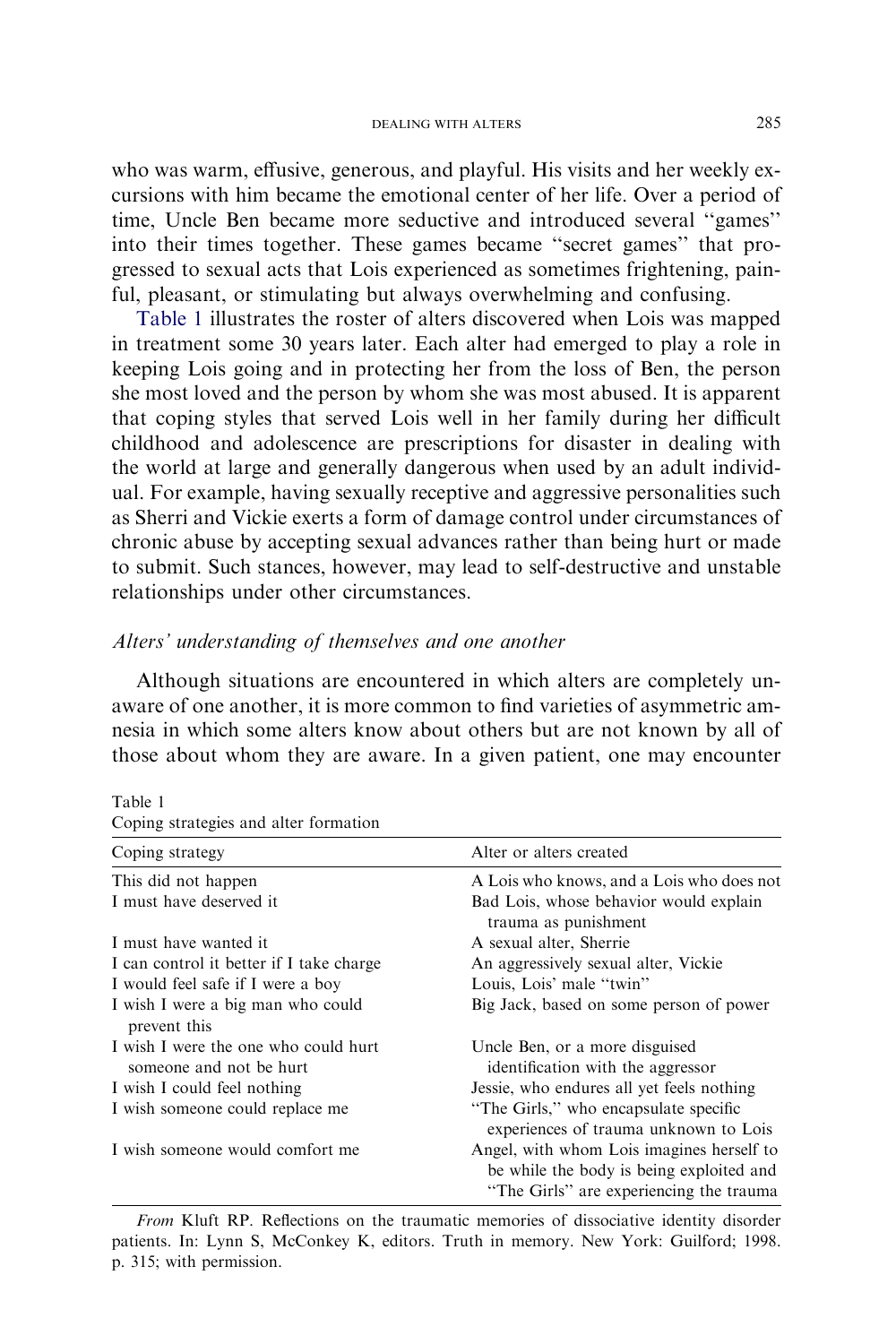instances of mutual unawareness, directional or asymmetric amnesia, and alters aware of most or even all of the others.

When alters share a degree of mutual awareness of one another, they may understand themselves to have all manner of relationships with one another. For example, certain parts often care for or try to protect scared child parts. In addition, life experiences may be recapitulated in the alter system; for example, an alter based on an abuser may see itself entitled to hurt alters based on the patient's experiences of being unable to prevent or interrupt victimization by the abuser or abusers.

The alter system frequently replicates the DID patient's experience of the relationships and circumstances that prevailed in his or her family of origin. An ''inner world'' is commonly developed in which the alters interact. It is common that some alters active in the inner world may never assume executive control of the patient as the patient interacts with external others and may never manifest themselves in therapy unless they are sought out. Furthermore, events in this inner world constitute a ''third reality'' to the patient and may be experienced as just as real as events that take place in external reality [\[27\]](#page-22-0). Stored together in memory with autobiographic memory of ''real world events'' and often severed from indicators of their source or origin (source amnesia), events from the inner world may be reported as if they had occurred in external reality, often seriously complicating life and treatment.

## The issue of complexity

Many clinicians have difficulty coming to grips with reports of large numbers of personalities. Patients with hundreds or even thousands of alters have been reported [\[26\]](#page-22-0). Often the large numbers in and of themselves evoke shock and disbelief, with countertransferential disparagement of the patient who claims such complexity and the clinician who reports such phenomena. My perspective is that reacting to the number itself rather than what the number signifies is counterproductive. Claims of a large number of alters should be heard empathically and explored thoughtfully. Kluft [\[26\]](#page-22-0) listed 20 pathways into extreme complexity. These pathways can be condensed into four general mechanisms: (1) coping with particularly severe, sustained, and vicious abuse over a long period, (2) employing coping strategies that in themselves generate large numbers of alters, (3) using coping strategies driven by character issues, and (4) the sequelae of unique patient response patterns.

It stands to reason that more abuse may generate more alters to cope with and sequester the additional overwhelming experiences; however, the role of coping strategies in and of themselves in generating large numbers of alters may not be as apparent. Let us assume for the moment that Lois, who sequestered much abuse into a group of alters called ''The Girls,'' had been taught by her religious parents to pray every night. Lois prayed every night after an abuse episode that God would make her into a ''better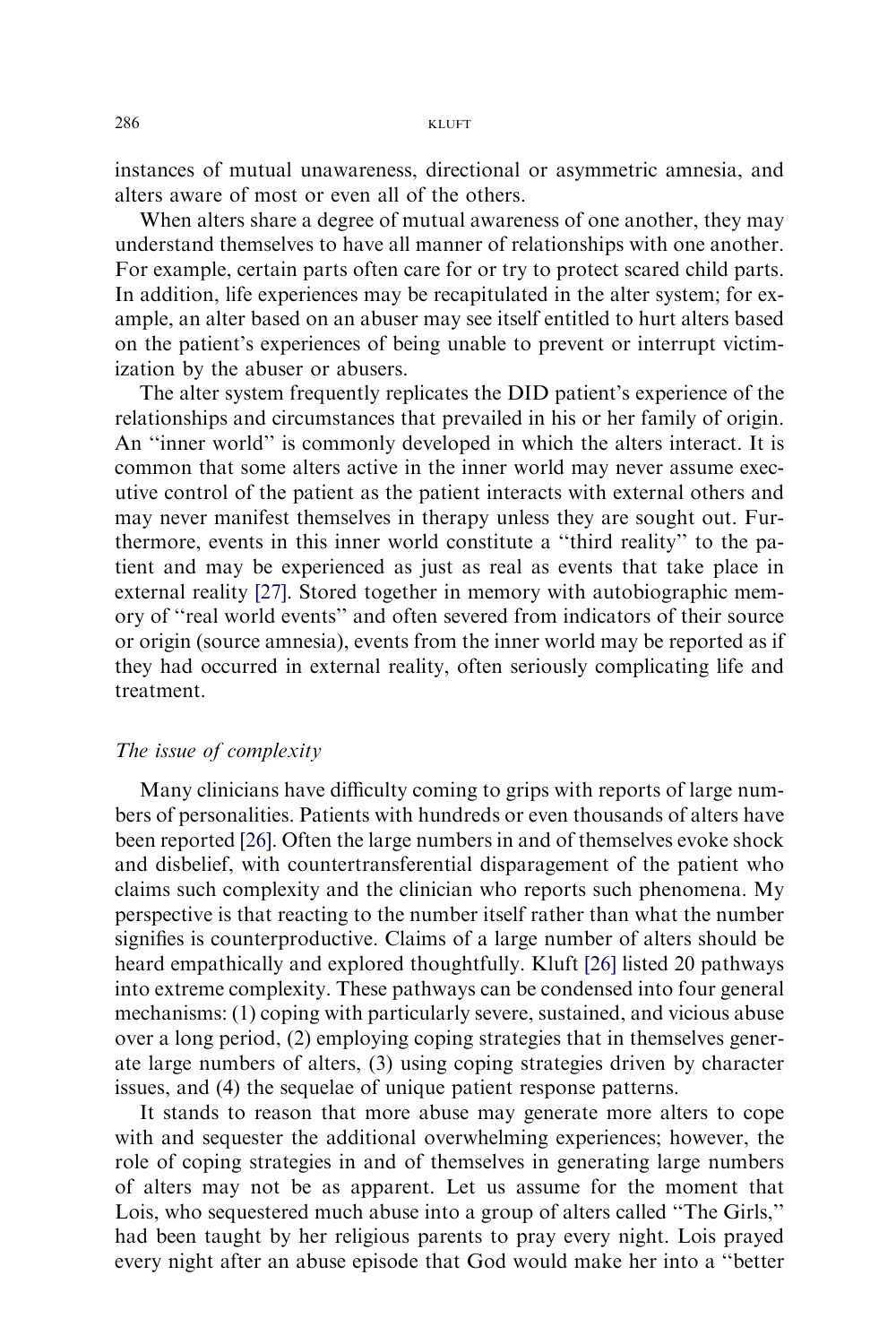little girl'' so good and sweet and loveable that no one would ever want to hurt her. This prayerful wish involved the creation of a new, ''better'' alter after each occasion of mistreatment, with the goal of preventing further abuse. Each newly created alter would encounter the same fate as its predecessors because what drove Uncle Ben to abuse Lois was not under Lois' control. One patient in Kluft's [\[26\]](#page-22-0) 1988 series of complex DID patients was abused several times per week by two male relatives for over 10 years and developed over 1000 alters in that manner.

Other DID patients may create a caretaker, protector, or consoling friend for each new trauma-based alter. Imagine an increasing number of abused child alters, as in the previous example, of which each would also have its own version of Big Jack. Numbers in the hundreds or thousands would be reached easily. Finally, some patients who have DID harbor rebirth fantasies. At some junctures, they may replicate their systems of alters, replacing those who endured ''the bad old days'' with new and undamaged versions of themselves, hoping to start all over and put their pasts behind them. Kluft [\[26\]](#page-22-0) termed such events ''epochal division.'' The superceded group of alters often becomes inactive or is relegated to the inner world. In one patient known to the author, the same 20-plus alter system was replicated when the patient went from elementary school to junior high school, junior high school to high school, high school to college, and finally on the occasion of her marriage, leading to well over 100 alters. This process was repeated during the course of a painful divorce.

DID patients who are extremely avoidant, obsessive, or without strong nondissociative defenses are prone to develop larger numbers of alters. For the group without strong nondissociative defenses, dissociation is not a last-ditch defense—it is their first response to stress. In addition, some idiosyncratic patterns are encountered in which patients come up with unique strategies that lead to large numbers of alters. Some create elaborate inner worlds or multiple inner worlds and populate them with alters designed to have specific functions and roles in those inner worlds. Others imaginatively transform their histories to conform to myths, movies, television shows, or pieces of literature and generate large numbers of alters to play roles in them. Rarely, DID patients become involved with some system of symbolism or numerology and generate enormous systems of alters consistent with these systems. For example, one DID patient believed that seven was a powerful number for her and generated clusters of seven alters whenever severely overwhelmed beyond the capacities of the alters already in place.

In such cases, the large number of alters is a potentially unsettling distraction, but when placed in perspective, it need not be disquieting. With some unique exceptions, large systems based on considerations other than the characteristics of the abuse that had been experienced generally collapse uneventfully as the treatment moves forward. A large number of alters derived from the extensiveness of the abuse suffered generally indicates a prolonged and difficult course of treatment because it may prove necessary to process all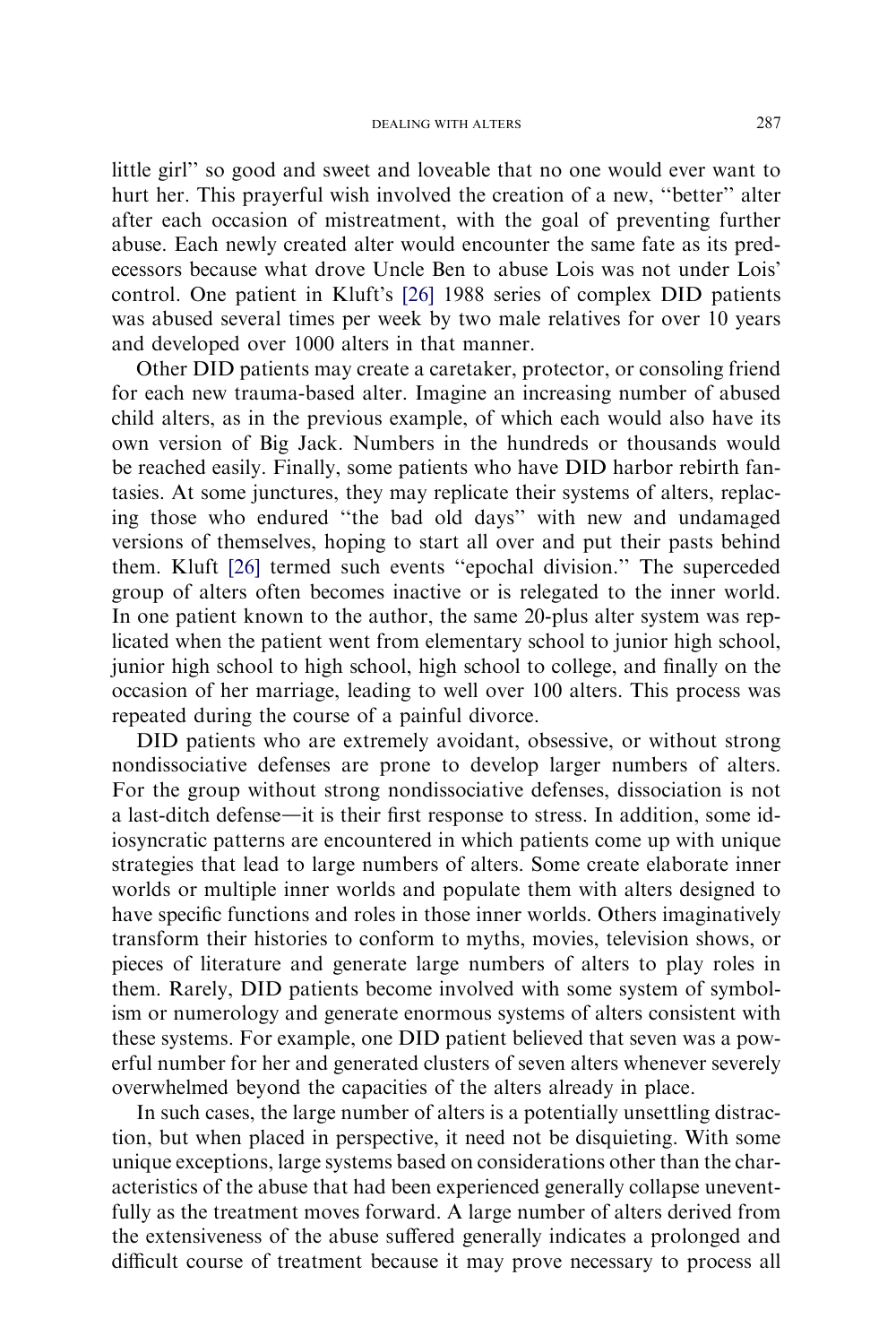or most of that abuse, but it does not necessarily indicate a worse long-term outcome. Some complex DID patients demonstrate astonishing resilience.

#### A rationale for working directly with the alters

Working with the alters remains an unfamiliar area of practice to many mental health professionals. When a clinician accepts the possibility of working with the alters, a whole new avenue of interaction with the patient is possible. Exploring the alters and their meanings, like exploring a patient's other productions such as fantasies and dreams, may be stabilizing and encouraging for a patient who otherwise has never before felt heard and understood so completely. Toward this goal, a number of pragmatic considerations that are derived from personal clinical experience and from doing thousands of consultations over the course of 30 years are presented.

In working with DID, should a clinician work with the alters? If so, should the clinician try to elicit or bring to the surface the various alters, or simply to work with them as they present themselves spontaneously in the treatment setting? Those who question the genuineness of DID or believe that working with the alters reifies or concretizes the condition would respond to both concerns in the negative, maintaining that attention to such sociopsychologic artifacts, often iatrogenic, makes a bad situation worse. In contrast, those who are convinced that the condition occurs naturalistically would generally recommend working with the alters and eliciting alters to facilitate the treatment. Between these perspectives are those who believe that the condition occurs naturalistically and will talk to alters if they present spontaneously but hold the opinions that the condition can often be treated without directly accessing and working with the alters and that efforts to do so may reinforce the condition.

When I began my work with DID, I sought the advice of an eminent authority. This person believed that DID was an artifact and confidently predicted that nonreinforcement of the alters would lead to their disappearance. I followed his recommendations for months. One of two things happened: my patients who had DID stopped talking about their DID phenomena but were still miserable or their alters became more frantic and driven in their efforts to communicate their concerns to me, and the patients' situations deteriorated. Confronted with uniformly negative responses to my use of this strategy, I rethought the issue. I appreciated that the strategy I had used inflicted ongoing narcissistic injuries to my patients and was detrimental to the formation of a therapeutic alliance. I began to communicate with the alters and to make deliberate efforts to establish and maintain dialogs with them. With this approach, my patients uniformly stabilized and began to improve. A series of articles drawn from this work [\[4,5,29,30\]](#page-21-0) reflects the positive impact of treatments that work with and elicit the participation of alters. Summarizing the results of this work, 89% of the patients who had DID in this series achieved stable integration. This work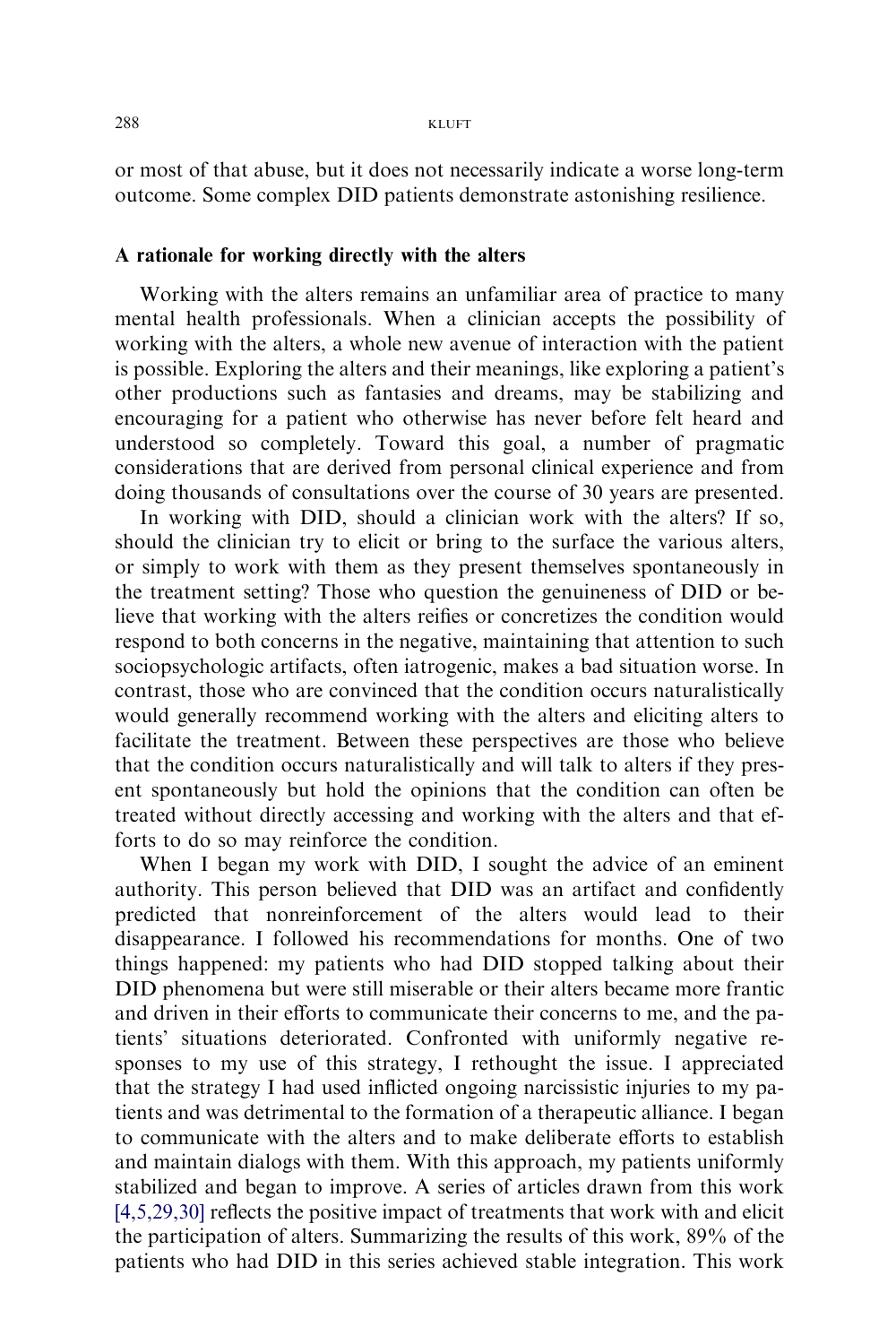also identified three groups of DID patients: one group that had relatively little comorbidity and moved rapidly toward improvement and integration; a second group that had considerable comorbidity and progressed more slowly and might or might not achieve full integration, and a third group that had serious comorbidity and external impediments to recovery and that progressed slowly and chaotically, rarely achieved integration, and generally would have been better served by a supportive treatment [\[31,32\].](#page-22-0) Similar groupings have been recognized by other investigators [\[33\]](#page-22-0).

My experience has taught me again and again that approaching DID as if the alters were completely separate persons or as if the patient were a person whose subjective experience of having separate selves can be discounted is counterproductive. These approaches deny, dismiss, and disavow the nature of DID phenomenology and the subjective world of the DID patient. Such stances lead to failures of empathy and profound difficulties if not overt disruptions of the therapeutic alliance. The patient is a single individual whose personality is to have multiple personalities [\[8,19\]](#page-22-0). Although the personality systems of some patients who have DID may be sufficiently accessible for treatment to proceed with no need to access and address individual alters, others may be organized in a way that will not allow treatment to move forward without such efforts. In my experience, the former group is much smaller than the latter, making it more appropriate to assume that such efforts may prove necessary.

There are many reasons that might move a therapist to address and access alters individually or in groups instead of working on their issues through the apparent host personality. The host personality is the personality in apparent executive control most of the time over a particular period [\[34\]](#page-22-0). Many clinicians and theoreticians assume that the host constitutes the patient's true identity and should be regarded as the core of who the patient really is, but there is no scientific or clinical reason to proceed on this basis. Twenty such reasons for working with and accessing the alters are noted [Box 1](#page-9-0). The list could easily be longer. This list and the discussion that accompanies it draw heavily on Kluft [\[35\].](#page-22-0)

## Potential contraindications for working with alters

Having noted the advantages to be had from working with and accessing alters, it is important to acknowledge that there are reasons for avoiding such approaches that are not based on mere opinion and abstract theory but have a substantial legitimacy and merit under certain circumstances.

1. Notwithstanding the controversy raised in some forensic cases surrounding allegations that DID can be caused iatrogenically, the requirements of forensic assessments may preclude making any interventions that might later be vulnerable to the assertion that they may have created rather than investigated dissociative phenomena.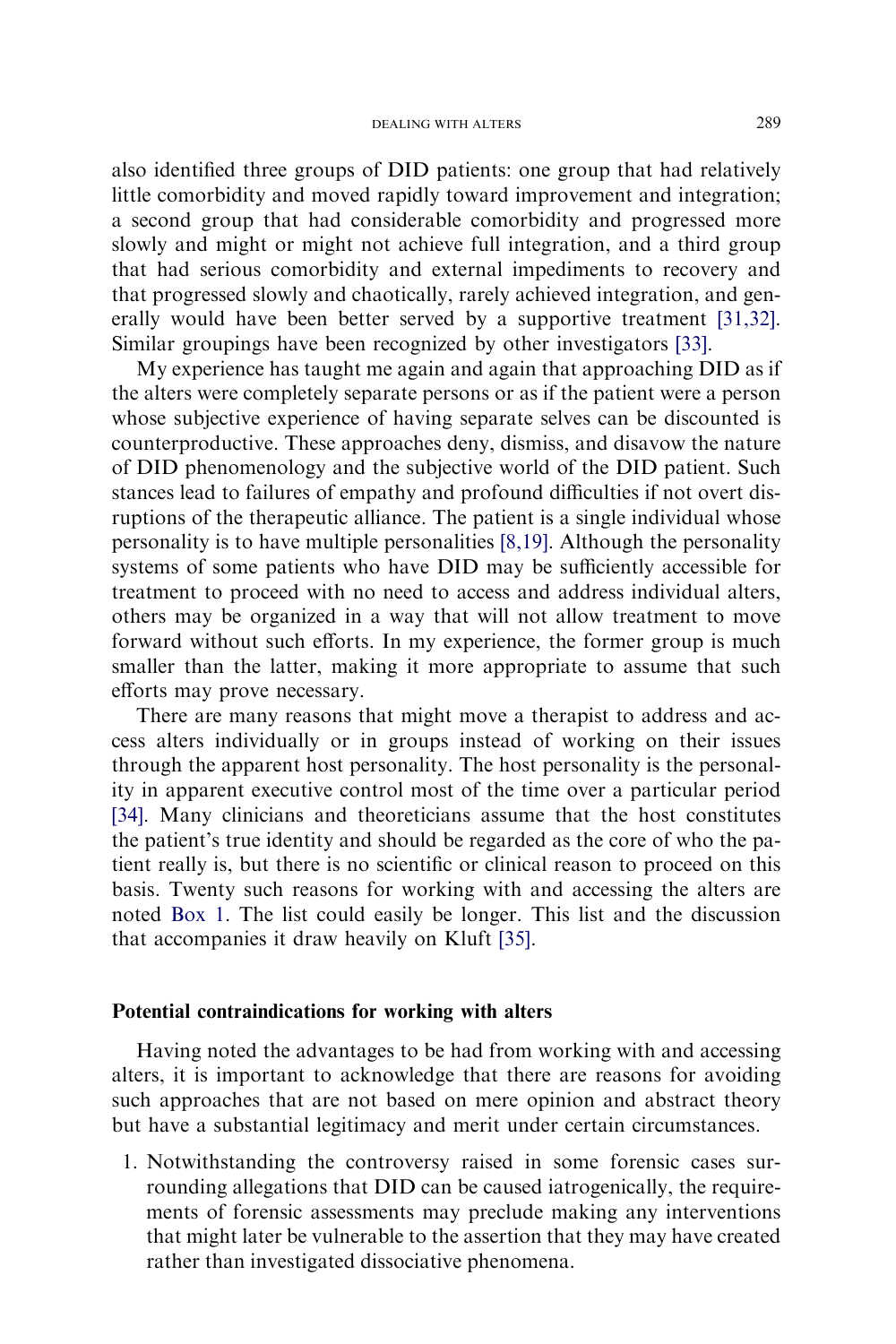# <span id="page-9-0"></span>Box 1. Twenty reasons for working with and accessing the alters

- 1. Acknowledging the dissociative surface. The more the concept of the host personality is studied, the clearer it becomes that what has been understood to be the host personality is often the manifestation at the ''dissociative surface'' [\[28,35\]](#page-22-0) of a far more complex phenomenon than is generally appreciated and represents an aggregation rather than a single entity. Many clinicians attribute to the host a strength, persistence, resilience, and face validity as ''the real person'' on the basis of the theoretic orientation of the therapist or the unconscious defensive efforts made by the therapist to make the strange and different feel more familiar and manageable. There is no basis in science or clinical experience to justify this stance. Such attributions also are often more a tribute to the presentation of a ''good act'' and a survival-oriented camouflaging of the DID due to the actions of many alters than to the stable presence of an actual core identity.
- 2. Decoding the dissociative surface. Working with and identifying alters allows us to decode the dissociative surface, which therapists are more likely to encounter than a host personality in pure culture. Unless efforts are made to access the alters and learn their manifestations, the therapist will not develop the capacity to interpret complex phenomena of the dissociative surface, appreciate the interactions within the alter system that are giving rise to them, and enlarge his or her capacity to understand and intervene effectively with the DID patient. The ''decoding'' process is addressed later.
- 3. Making alters stakeholders in the treatment. Engaging alters is likely to make them stakeholders in the therapy and more invested in, rather than oppositional to the treatment and its outcome. Because alters have senses of themselves, they are sensitive to narcissistic wounds, rejection, and dismissive  $t$ reatment—all of which is inherent in any strategy that does not strive to reach out to them and instead promotes their being bypassed or neglected. Making efforts to reach them and solicit their participation and their perspectives holds the potential to diminish such difficulties and to enhance the therapeutic alliance.
- 4. Putting the ''host'' in perspective. Often the host is simply another alter and may not be seen by the other alters as constituting or representing the essential core of the patient.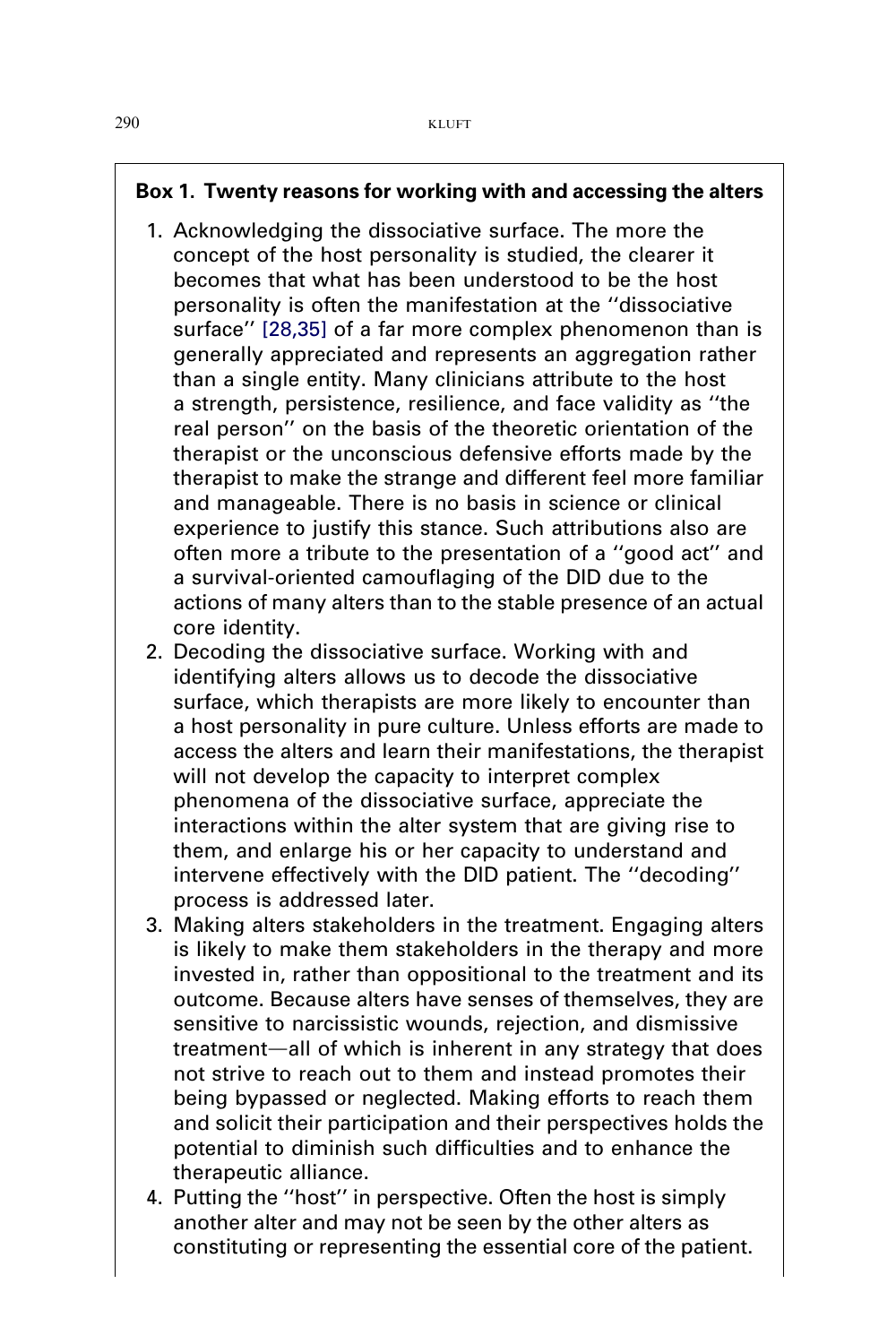In many if not most alter systems, the host is scorned and perceived as a ''wimp,'' a ''human shield,'' or ''cannon fodder'' by other alters. In some situations, one aspect of the host's role is to shield a part or parts understood to be the true core or identity of the person. Any proclamation by the therapist to the effect that the host is the patient's center and reason for being may encourage disruption rather than cooperation by other alters. It may convince them that the therapist does not understand what is going on, and is trying to impose an unwelcome and illegitimate authority on them.

- 5. Approaching reluctance respectfully. Most of what is withheld by DID patients is withheld by conscious decisions rather than by unconscious resistances to treatment. That is, the withholding is due to reluctance rather than to resistance. Alters may have knowledge that they withhold for a wide variety of reasons. Reluctance is best addressed with persuasion, and persuasion is more easily accomplished when one acknowledges and treats with respect the subjective reality and the perspectives of those (the parts) that one is trying to persuade. An ego state therapy ''family of self'' model [\[20,21,33\]](#page-22-0) is very effective here.
- 6. Declining to collude with avoidance. If all alters are not directly accessible, then the failure to address them and their perceived experiences and concerns, which may play important roles and contain crucial mental content, constitutes a decision to leave major aspects of mental content, structure, and function unaddressed. Such a collusion with the patient to avoid addressing important issues and materials is what Langs [\[36\]](#page-23-0) eloquently described as ''lie therapy'' and is usually ineffective. The problem is very analogous to what Freud [\[37\]](#page-23-0) observed about secrets in psychotherapy. When there is an agreement to avoid the exploration of any particular area of the mind, all manner of mischief will congregate in that area, escaping exploration and undermining treatment.
- 7. Understanding alters/alters' behavior as communications. Alters are more than sociopsychologic phenomena. In expressing, personifying, and enacting wishes, defensive operations, object relationships, and the dynamics and genetics of symptomatic behaviors, enactments, and reenactments, alters bring crucial material into the treatment. They express themselves in the transference, elicit countertransference, and are a major source of projective identification ''from behind the scenes.'' That is, they embody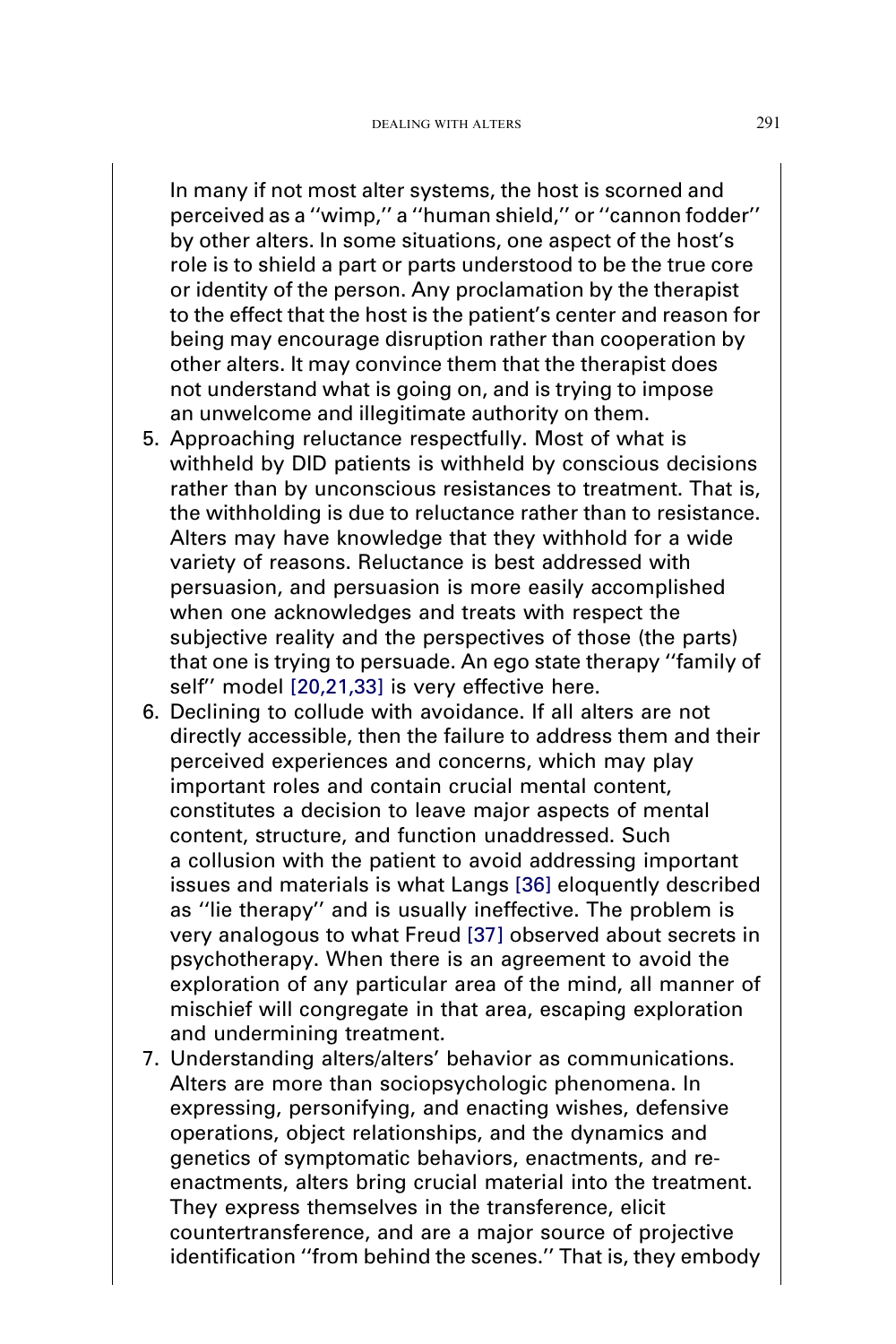and communicate material essential for a meaningful treatment. Their neglect constitutes lie therapy [\[36\]](#page-23-0) and may cause the alters to initiate dysfunctional ''interventions'' to bring attention to their concerns or to punish the other alters or the therapist for their neglect and its perceived consequences.

- 8. Eroding amnesia by engaging alters. When the therapist asks the alters to talk about themselves, their attitudes, and their experiences and listens carefully and respectfully, it is easier to obtain history or undo amnesia due to withholding without making intrusive interventions that have the potential to generate inaccurate recollections. This approach avoids the perceived need for more intrusive or potentially ''leading'' techniques and efforts to ''pull out'' or extract the material against resistance/reluctance and reduces the risks of censorship, contamination, and confabulation.
- 9. Exploring and relieving symptoms due to alters' intrusions. Often the most rapid path to symptomatic relief is to address or access the alter or alters ''behind'' a problematic symptom, behavior, affective state, or perplexity and to negotiate with the alters for relief [\[38–40\]](#page-23-0). An alter-driven intrusion into the dissociative surface is the most common source of such disruptions. An hallucination may be the voice of an alter trying to make itself heard or issue a command; a ''made'' feeling or action may be an alter's efforts to impose its will on another; an unexplained pain may be the somatic discomfort component of a memory, the narrative structure of which remains obscure; and so forth.
- 10. Disabling ''being normal'' as self-sabotage. As the host strives to pass for ''normal,'' it often engages in such vigorous disavowals of present or potential problems that indicators of potential danger that might prompt preventive measures are banished from awareness or minimized and not communicated to the therapist. This pseudonormality and defensive disavowal facilitates revictimization [\[41\];](#page-23-0) the process of the therapy may falter and stall when the possibility of true understanding is avoided by the patient's presenting and trying to believe in a pseudo-normal facade. Regular efforts to access the alters and to draw on their perceptions, knowledge, and perspectives is useful in anticipating and avoiding crises [\[40\].](#page-23-0)
- 11. Enhancing the impact of empathy. Empathic expression in direct conversation with an alter is much more effective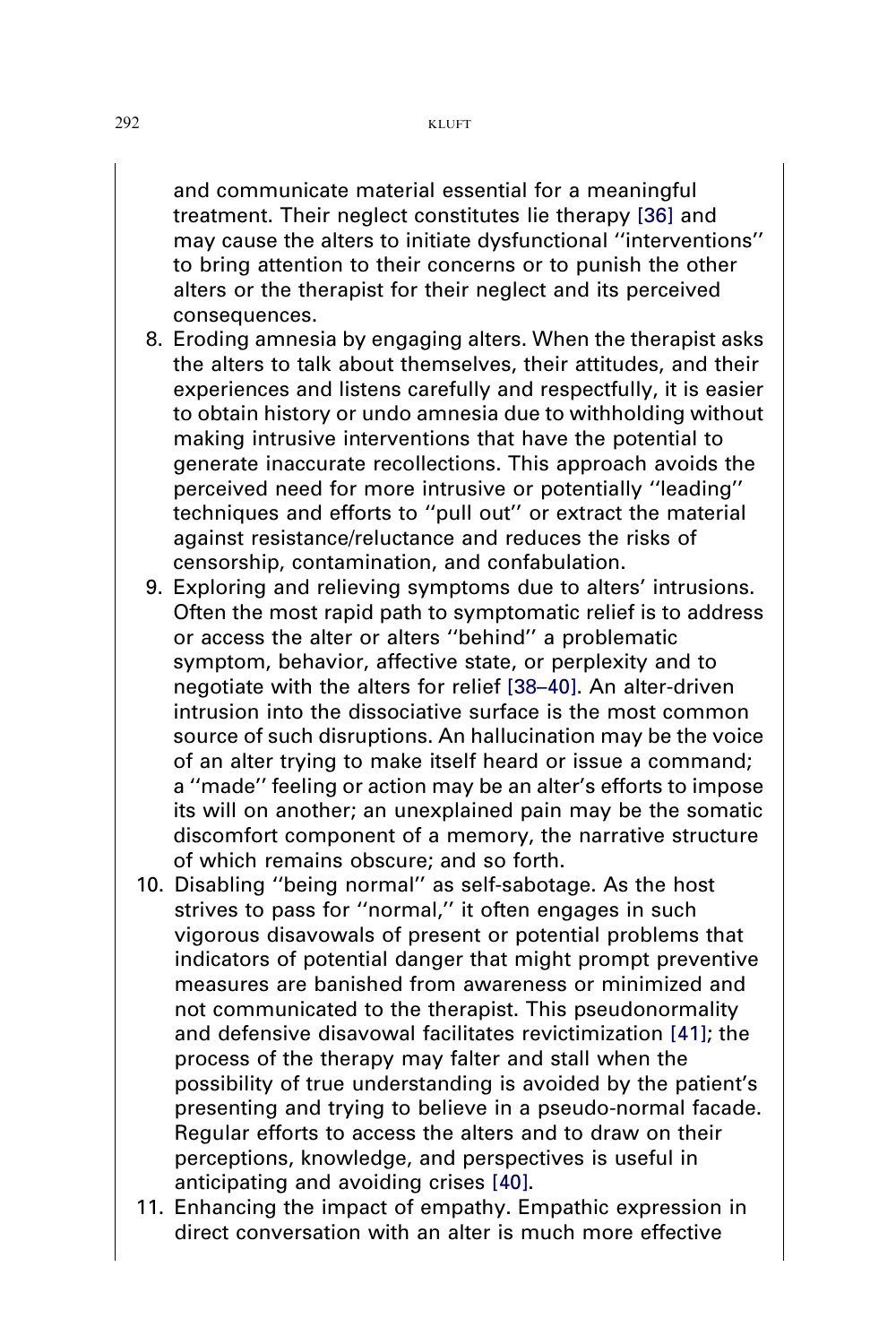in eroding dissociative barriers and provides a more convincing corrective emotional experience than that alter's experiencing the therapist's empathy vicariously as it is expressed with, to, and through other alters. It helps to bear in mind that alters regularly cannot or will not own the experiences of other alters of whom they may not be aware and for whose experiences they may have amnesia. One of my workshop axioms is that ''DID is that form of psychopathology that dissolves in empathy.''

- 12. Bringing ''abuser alters'' into treatment. Alters based on abusers often cause chaos and instigate self-injury behind the scenes but are more likely to become amenable when regularly accessed and brought into the therapy. Their defensive narcissistic constellations often preclude their feeling included in approaches that do not address them directly. Their experience of the clinician's caring and empathy are crucial to their changing in a constructive manner. This concern may be problematic with alters of all sorts. Their not being directly addressed is often perceived as a rejection and a narcissistic insult.
- 13. Negotiating with alters as an aspect of treatment. Many approaches to the treatment of DID that are understood to be very useful by a consensus of those who treat dissociative disorders, such as ego-state therapy [\[20,21\],](#page-22-0) Fine's version of tactical integrationalism [\[42,43\]](#page-23-0), and hypnotic and nonhypnotic safety, containment, and shut-down techniques (eg, see [\[44–47\]](#page-23-0)) require negotiating with the alter system. To discard such important and well-regarded interventions may imperil rather than improve the treatment of the DID patient.
- 14. Mobilizing currently inaccessible skills. Often a DID patient who is currently overwhelmed gives a history of significantly higher function in the past and indicates that the resources (such as job-related knowledge and skills) essential for better function are associated with a particular alter or alters that are currently not available. Accessing and mobilizing alters with such strengths may prove essential to the rehabilitation of a DID patient. The patient creates his or her own sense of safety through the application of his or her own skills.
- 15. Creating interactions that anticipate integration. Alters can be helped to overhear and view one another in action. Initial preoccupation with their differences from one another ultimately yields to an appreciation of their connections and commonalities. This awareness moves them toward better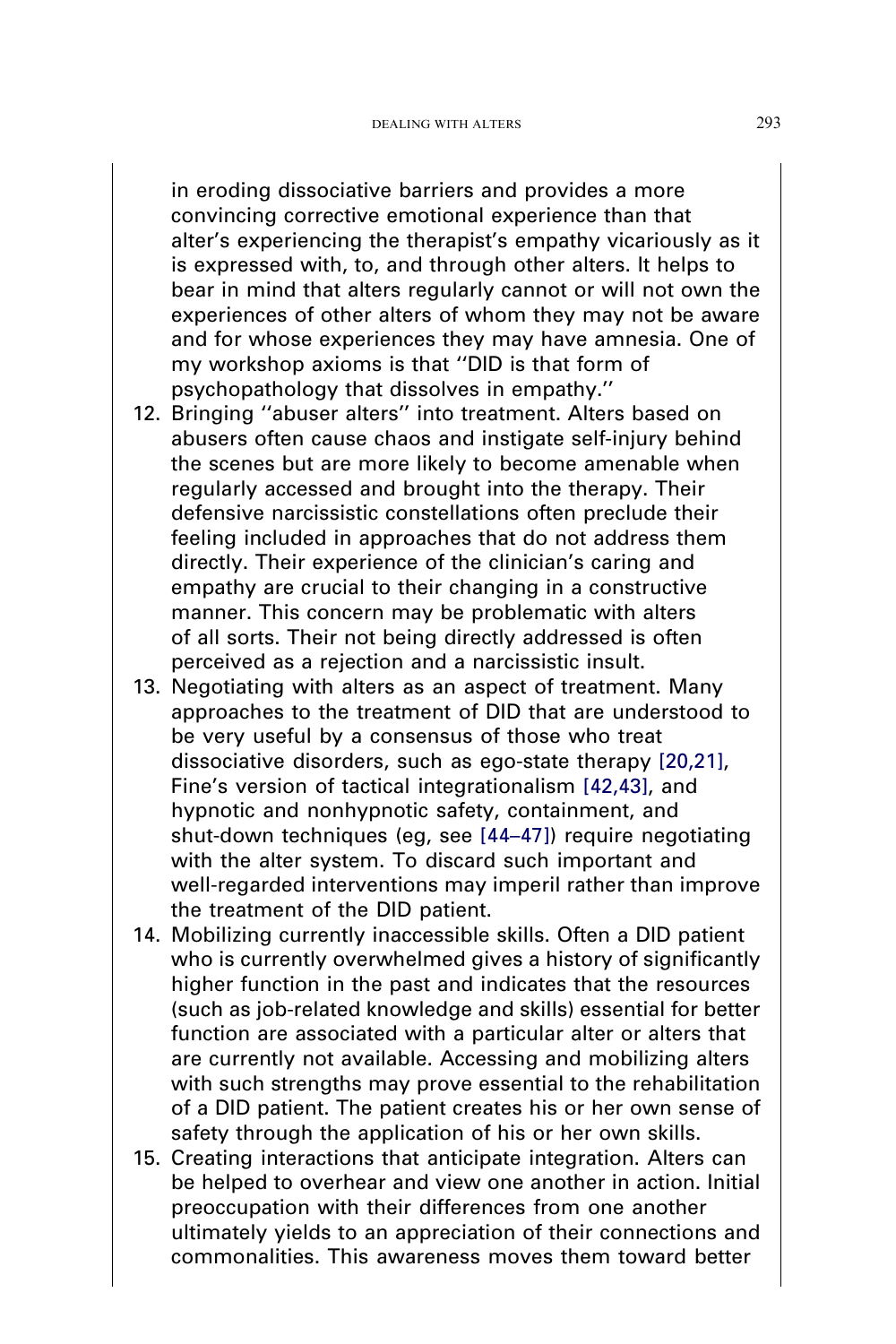communication, collaboration, mutual empathy and identification, and ultimately toward integration. The usual pathway by which this occurs is through the alters' shared experience of their encounters with the therapist [\[48\]](#page-23-0).

- 16. Reaching out to and enlisting alters in the third reality. Often the reality of the inner world, the third reality [\[27\],](#page-22-0) is so compelling that much of the patient's emotional energy and interest may be withdrawn from the here and now, leading to prolonged and painful difficulties in helping the patient address pressing concerns in external reality. The inner world may be inaccessible to or through the host for long periods. In fact, those in the inner world may see the host as an enemy of the inner world or a mere drone necessary to deal with the mundane or painful reality from which many alters have withdrawn. It may be possible for the therapist, by addressing the parts that have turned away from the external world, to communicate with those immersed in the third reality and bring them into the here and now or enlist their help in addressing problems in the here and now.
- 17. Resolving shame face-to-face. Work on shame dynamics [\[23\]](#page-22-0) is crucial to the resolution of traumatic insults to one's identity and one's self. Work on shame with particular alters about experiences and actions they consider mortifying is more effective face-to-face. Such encounters challenge the shamed part's perception that it is ''shorn from the herd'' and unwelcome by others. Efforts to reduce the shame of a particular alter by working through another alter, the host, are less effective than working directly with the alters who are experiencing the shame as their own. Without the direct subjective experience of the therapist's empathic attunement with their plight, shame-bound alters may not believe that they are truly accepted despite their difficulties, that their issues have actually been addressed, and that they have truly mastered their concerns.
- 18. Enlisting more mature alters to care for child alters. The treatment of DID is often complicated by the deeply felt needs of child alters, often expressed in their wishes or efforts to create a tangibly more gratifying childhood in a regressive relationship with the therapist. Putnam [\[49\]](#page-23-0) wisely observed that the most appropriate person to respond to such perceived needs is not the therapist but the patient, who should be helped to mobilize more grown-up alters to provide the requested nurture and play experiences.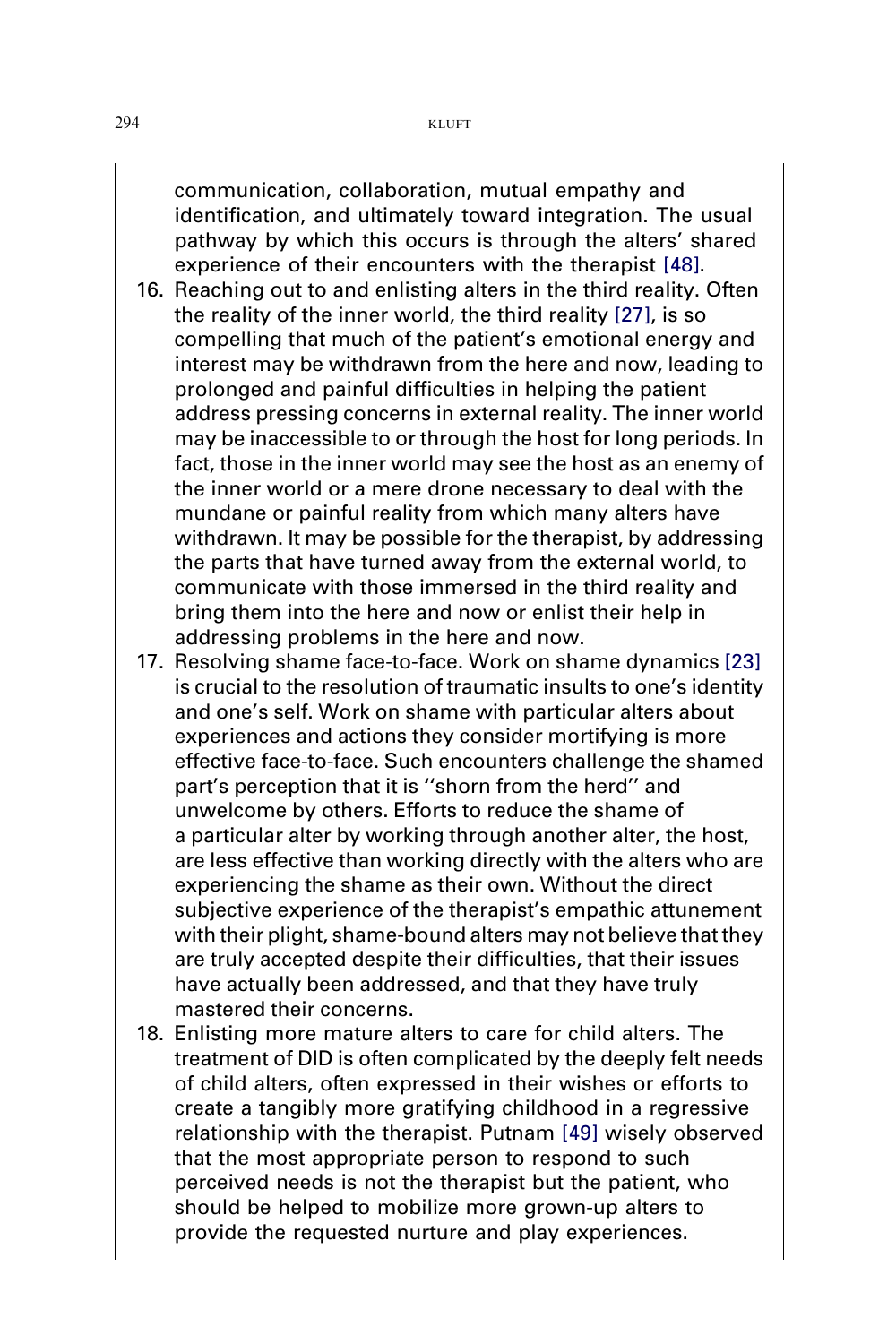Addressing the patient as a family of self and helping particular alters work with the child alters facilitates this process and reduces the extent to which child alters obstruct the psychotherapy.

- 19. Avoiding re-enactments of rejection and neglect. For many patients who have DID, their experiences of neglect, not being listened to, empathic failure, and rejection have been as important or more important than overwhelming trauma in the development and perpetuation of their disorders. Attachment issues may prove to be major concerns. When a decision is made to avoid dealing directly with individual alters, the DID patient's childhood mistreatments by the omission of appropriate attention and consolation are recapitulated, re-enacted, and legitimized under the aegis of therapy.
- 20. Paving the way for integration. Integration involves the bringing together of alters. Integration occurs or can be facilitated when the reasons for maintaining the separateness have been resolved and when each alter has received what had been sequestered in the other alters and, in turn, has shared its unique experiences, reactions, and perspectives [\[48\]](#page-23-0). Without accessing, consulting, and working with individual alters, it is very difficult to be sure that these issues and concerns have been addressed. Followups on such patients are discouraging. In 1985, I reported [\[2\]](#page-21-0) that less than 3% of patients who had DID treated in this manner achieved and maintained integration. Many cases referred for consultation for distress subsequent to purported integrations or for the failure of apparent integrations are found to be related to alters that were never encountered in the treatment or that assumed to have spontaneously integrated but had merely absented themselves from the treatment process [\[50,51\].](#page-23-0) During the 1-month period in 2005 in which I wrote this article, I evaluated three female patients in their 50s whose prior therapists believed that they were integrated after the spontaneous presentation of alters in therapy and everyday life appeared to have ceased. The natural history of DID is that its manifestations wax and wane [\[2\]](#page-21-0). It is common for therapists who are unaware of this phenomenon and who do not make efforts to access alters to mistake fluctuations and reconfigurations of the DID process for improvements and cures. Therapists who make efforts to access alters and to follow their responses to treatment are less likely to make such errors.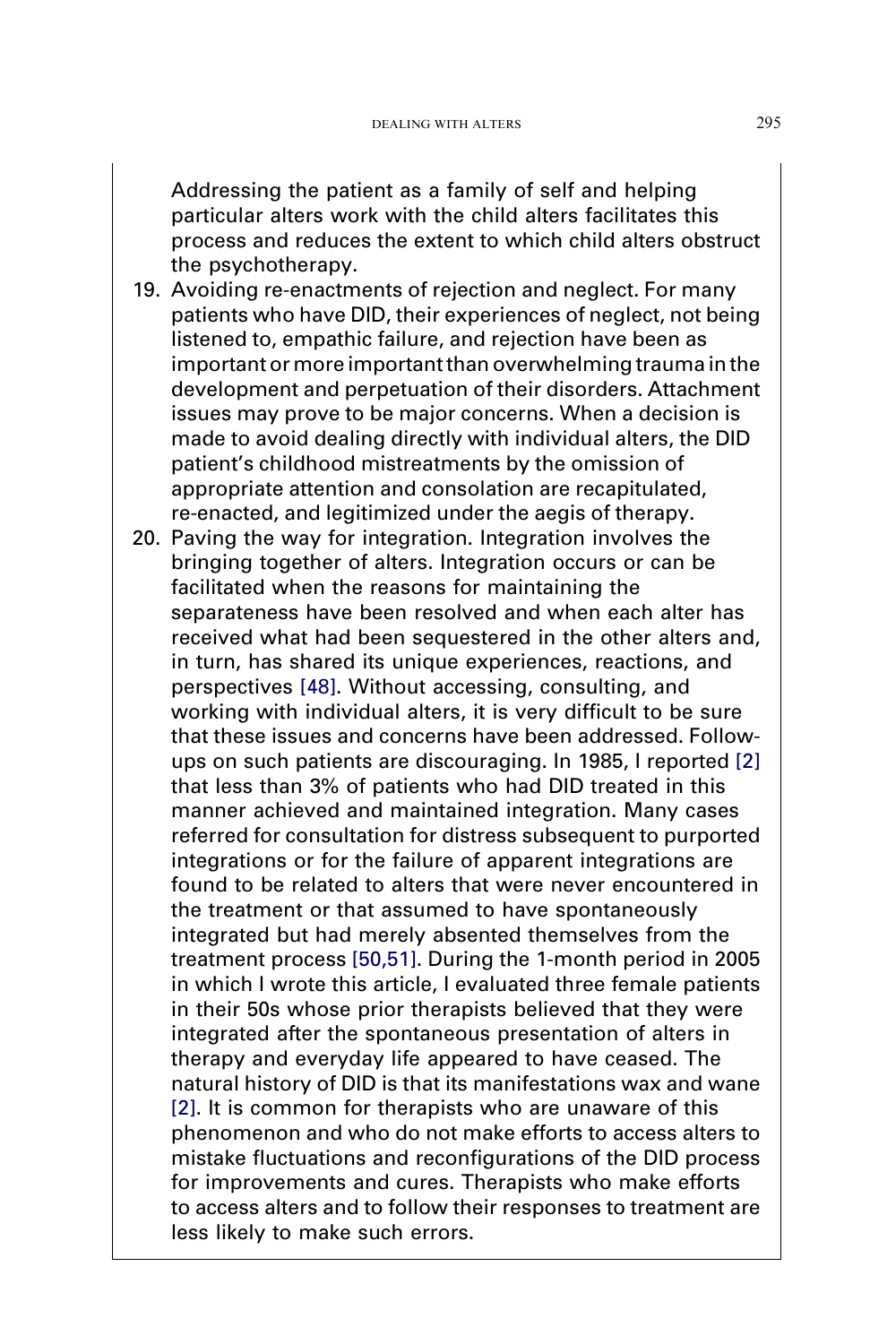- 2. In some DID personality systems, it may be found that all available alters are currently overwhelmed or trauma based and that the system is without parts able to function or to contain disruption and protect stability. In such cases, bringing other alters forward brings a risk of worsening the disequilibrium and should be avoided until the patient becomes more stable.
- 3. The patient's circumstances may necessitate that therapy should address issues in external reality and defer any exploration of the DID itself.
- 4. Patients who demonstrate compromised ego strength or whose ego strength resources are stretched to their limits by their life circumstances, situational stressors, comorbid mental disorders, medical illness, and other burdens must be discouraged from opening up their systems and their histories because they do not, at least at that point in time, have the psychologic resources to address the alters or trauma work [\[7,52\]](#page-21-0). They already "have too much on their plates."
- 5. In a therapy that must be supportive, it often is best to avoid deliberately bringing out alters that bring with them too much pain and concern for a patient who is already struggling to get by. When alters of this sort emerge spontaneously, they should be addressed supportively when necessary, but in general, their issues and memories should not be raised by the therapist. In some uncommon situations, such alters and their issues may intrude in a manner that is disruptive and may not respond to supportive and shut-down interventions. Under these circumstances, sometimes they have to be worked with until they are more settled and unburdened and the situation can be restabilized [\[53\].](#page-23-0)
- 6. Many therapists begin work with DID patients without having become conversant with the dissociative disorders field, its literature, and its opportunities for training. Therapists should not proceed with exploratory work of any sort, access alters, or press for historical material until they have the expertise to undertake these endeavors in a manner that is safe for the patient.

#### Learning to identify manifestations of the alters at work

When an argument is being made that it is useful to work with alters, it is useful to wonder, ''What does this mean in practice?'' Patients who have DID are often under clinical observation for many years before they are diagnosed with DID. It is not unusual for clinicians to encounter a patient who has received the DID diagnosis from other diagnosticians and emerge with the impression that the disorder is not present. Clearly, the alters that one is urged to work with do not appear to be making themselves manifest in a recognizable way most of the time. To work with the alters, one must learn how to recognize and find them.

A study of the natural history of DID [\[2\]](#page-21-0) found that most patients who have DID spend most of their time manifesting little or no evidence of DID.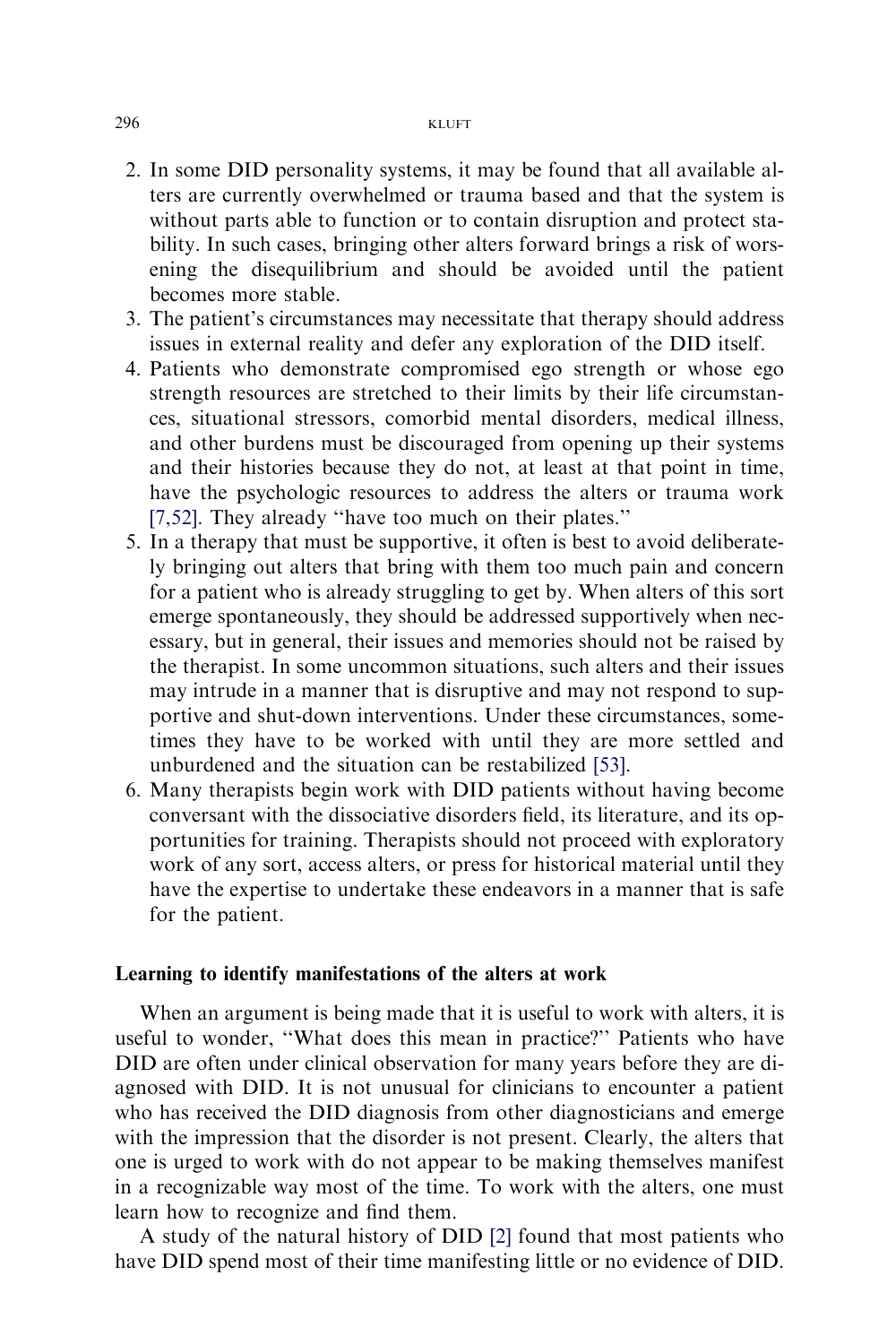With the exception of a small minority of DID patients who are consistently and dramatically florid in their presentations, DID is, as Thomas Gutheil observed, ''a psychopathology of hiddenness'' [\[2\]](#page-21-0). For most patients who have DID, there are certain ''windows of diagnosability'' (due to stress, loss, retraumatization, injury, illness, a contemporary situation that triggers a strong connection to the traumatic past, or when the alter system has been opened up by psychotherapy) during which the symptoms of DID can be more readily observed or elicited [\[2\]](#page-21-0).

Most of the time, even in treatments by mental health professionals who are working with DID patients whose diagnosis has already been made and confirmed, the clinicians who work with DID patients are confronted with the ''dissociative surface'' [\[28,35\]](#page-22-0) referred to earlier. ''Overt switches constitute a small minority of the alters' actual behavior'' [\[35\].](#page-22-0) The dissociative surface is the external manifestation of the alters' behaviors and interactions with the external environment and with the third reality—the inner world of the alters [\[27\]](#page-22-0). The inner world may be accorded equal or superior importance than the outer world of external reality.

Without an appreciation that much of the alters' behavior is expressed indirectly by their impacts upon the host from behind the scenes and an approach to beginning to decode and work with their impact upon the dissociative surface, clinicians are restricted to dealing with the ''host'' (the alter in apparent executive control most of the time over a period of time) and those alters that assume executive control after overt switches. The dissociative surface, however, is composed of manifestations more complex and varied than these ([Box 2\)](#page-17-0).

Alters may pass for the host or be copies of the host. Several may switch off in a tag-team manner but fail to change in appearance. Clinicians often encounter mixed combinations of alters. These combinations may include a dominant alter's (1) showing aspects of one or more other alters that are copresent, (2) following the instructions of another alter, (3) response to the impact of intrusions of other alters, and (4) being overwhelmed and experiencing its behavior as made or imposed from elsewhere. These influences may come directly from one alter to another, from an alter itself influenced or commanded by a more powerful alter (up the food chain), and from the inner world of alters that often includes alters that rarely or never take over executive control in the external world and may be unknown to most of the personality system.

The most productive way to go about decoding the dissociative surface is to take careful note of the appearance, voice, and mannerisms of each alter one encounters and to observe the patient when one has reason to believe that a particular alter is active but its manifestations are somewhat different or inconsistent. The clinician may make an observation of a change in these qualities to the host or to whichever alter is understood to be primarily present and ask for clarification. This interaction may be followed by a request to talk directly to the present alter or the alter whose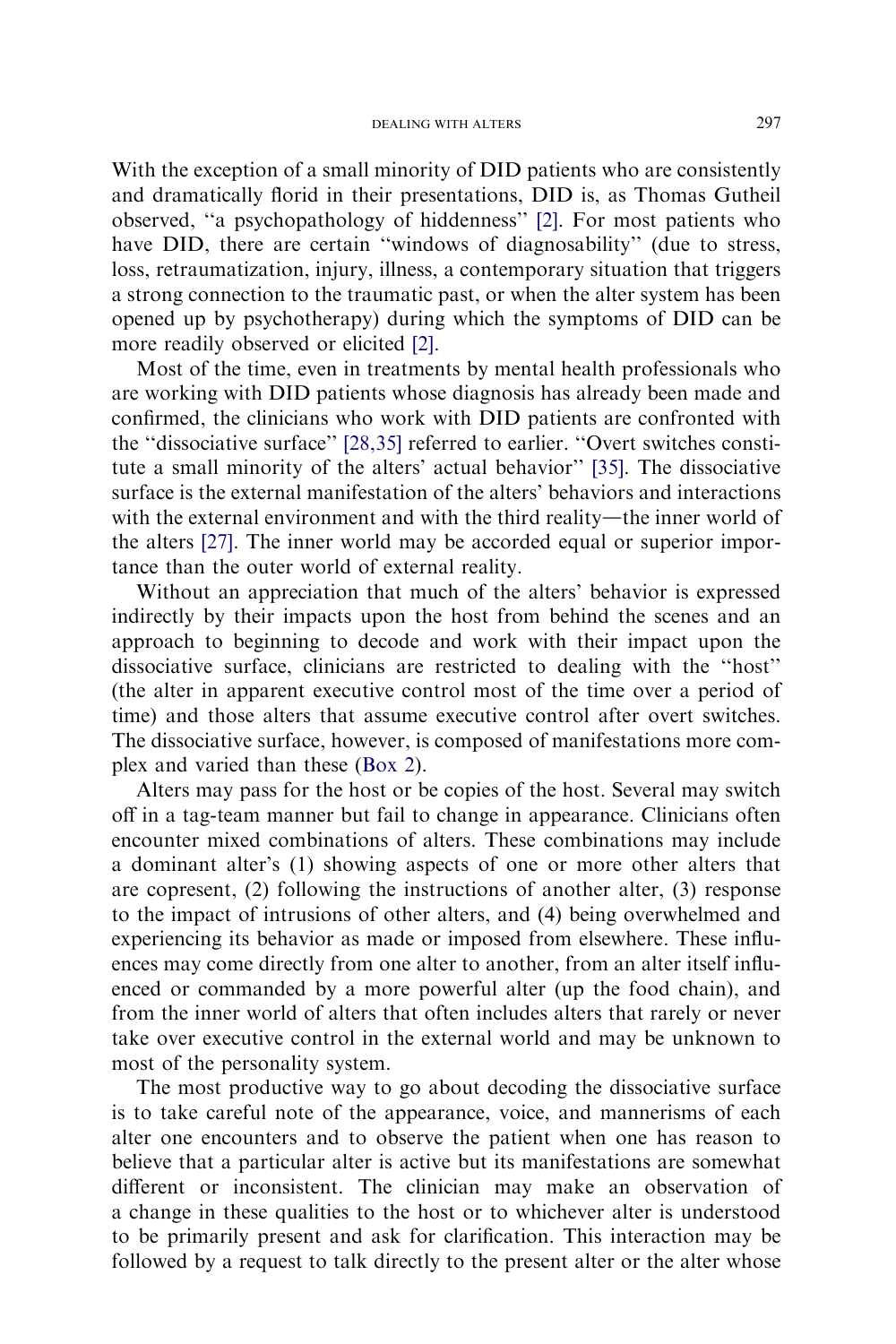# <span id="page-17-0"></span>Box 2. The dissociative surface

The Host or the ''Usual Patient'' The Semblance of the Host or ''Usual Patient'' Passing For the Host Isomorphism Tag-Teaming Copresence Combinations Mixed Presentations 1. Cooperations 2. Clashes 3. Vectors 4. Temporary Blendings Fluctuating Presentations One-Plus Presentations Shifting One-Plus Presentations Instructed Behavior Intrusions Simple ''Up the Food Chain'' From the ''Third Reality'' Imposed or ''Made'' Behavior Simple ''Up the Food Chain'' Switching, Rapid Switching, and Shifting

influence is changing the appearance or behavior of the one ostensibly in control.

For example, if a clinician understands himself to be speaking to Lois but notices that she is becoming somewhat confrontational, appreciates that her voice has become somewhat deeper, and notes that her body language has become less explicitly feminine, then the dialog might proceed in the following manner:

- Doctor: Lois, as we have been talking about these issues, I have noticed that you are seeming to be more assertive and opinionated than you usually are and taking issue with some matters that usually are not a problem for you. Your voice and manner seem to have changed a bit. Are you aware of anything out of the ordinary?
- Lois: I don't know, but I am feeling and thinking a little different from usual. A little out of it, detached.
- Doctor: Are you aware of anything that might be influencing your point of view?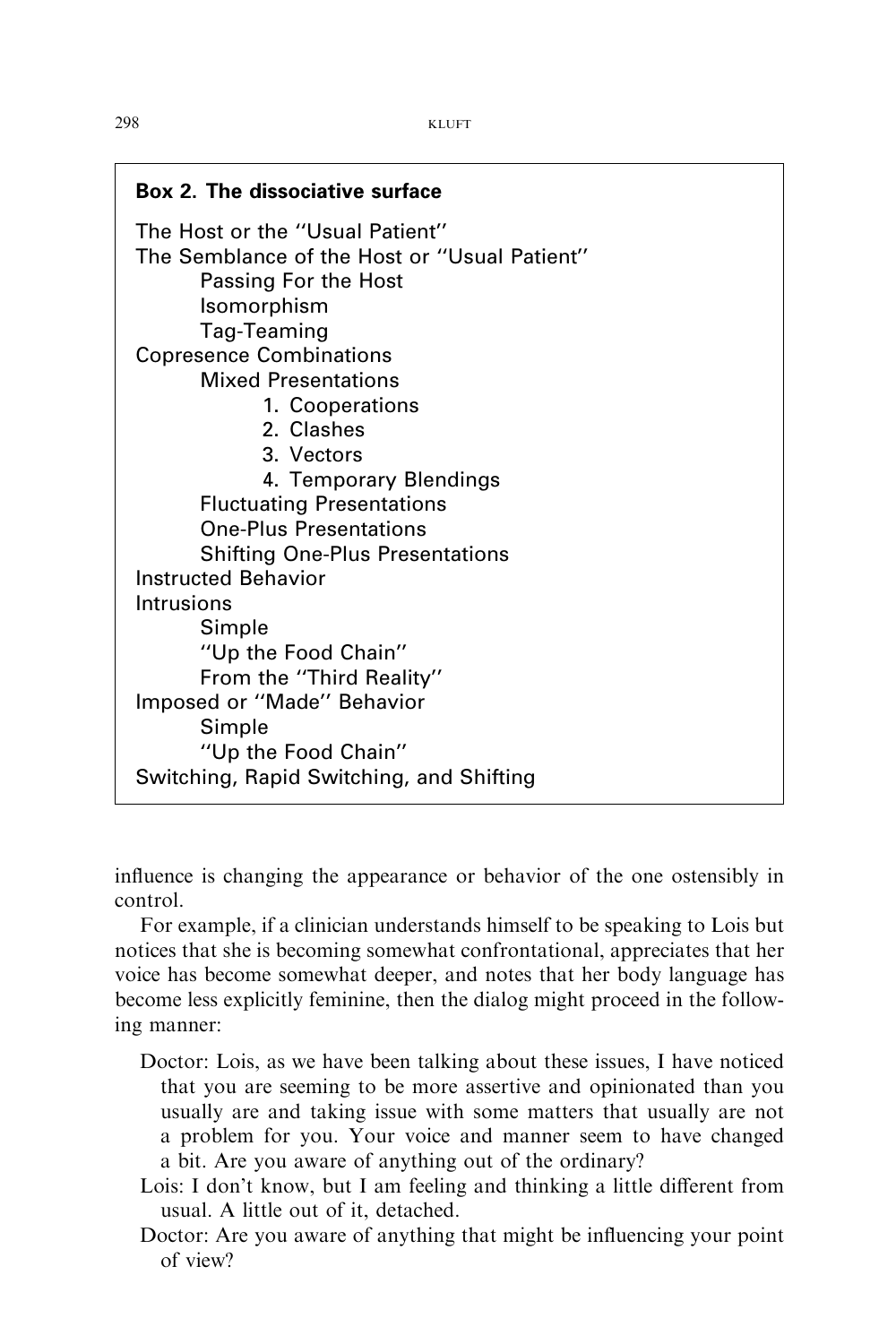- Lois: Well, I hear a voice telling me to be careful, not to just go along with what you were saying.
- Doctor: Please tell me all that you can about this voice.
- Lois: It is male. And it seems worried, and angry.
- Doctor: Is this voice familiar to you?
- Lois: It sounds like Jack (usually referred to as ''Big Jack''). But I'm not sure.
- Doctor: OK. Well, Jack, or whoever else it might be if it is not Jack, I do want to understand what is concerning you and to take your concerns into account.
- Lois: It is Jack. [Switches to Big Jack] You keep on getting her to talk about the stuff that happened, and she goes along 'cause that's what she does. But I don't think you get it. She can't handle this right now. She isn't telling you that she is still upset about the last things she talked about, and you didn't notice that. She's trying to give you what you ask for even if it messes her up. She can't say no to you.
- Doctor: Well, that's important Jack, and I thank you for the information. Let me talk to Lois again, while you stay nearby and pitch in, and let's try to figure things out.

After a series of such encounters with various alters, the clinician would be in a position to make a reasonable guess when Lois (or some other alter) was being intruded on by particular others, even if the others were not taking over. With such awareness, the clinician could make remarks and observations that take into account the concerns and issues of the alters that seem to be playing a covert role in the conversation. For example, some months later, the clinician might notice some signs that Big Jack was near the surface while the clinician was discussing a possible medication change with Lois.

- Doctor: It seems that Big Jack is taking some interest in this conversation. Big Jack, if you have some concerns about this medication I am recommending, I'd like to hear from you.
- Lois: [In Big Jack's demeanor] You know she is going to look it up on the Internet, and if she's afraid it'll make her gain weight, she is not going to take it. And I'll be stuck with all of them little ones screaming inside about how bad they feel, and they will be angry as hell at Lois. They'll sneak out and take the medicine. If Lois finds out she'll stop eating and she'll be too afraid of getting you angry to really tell you what is going on. Do you think you really know what the hell you are doing with these pills and how they mess up these girls inside?

After following up on several changes in appearance in the host or other alters who are not being replaced but are being influenced by still other alters, the clinician can develop an increasingly rapid and accurate appreciation of which alters are becoming involved with certain issues and concerns.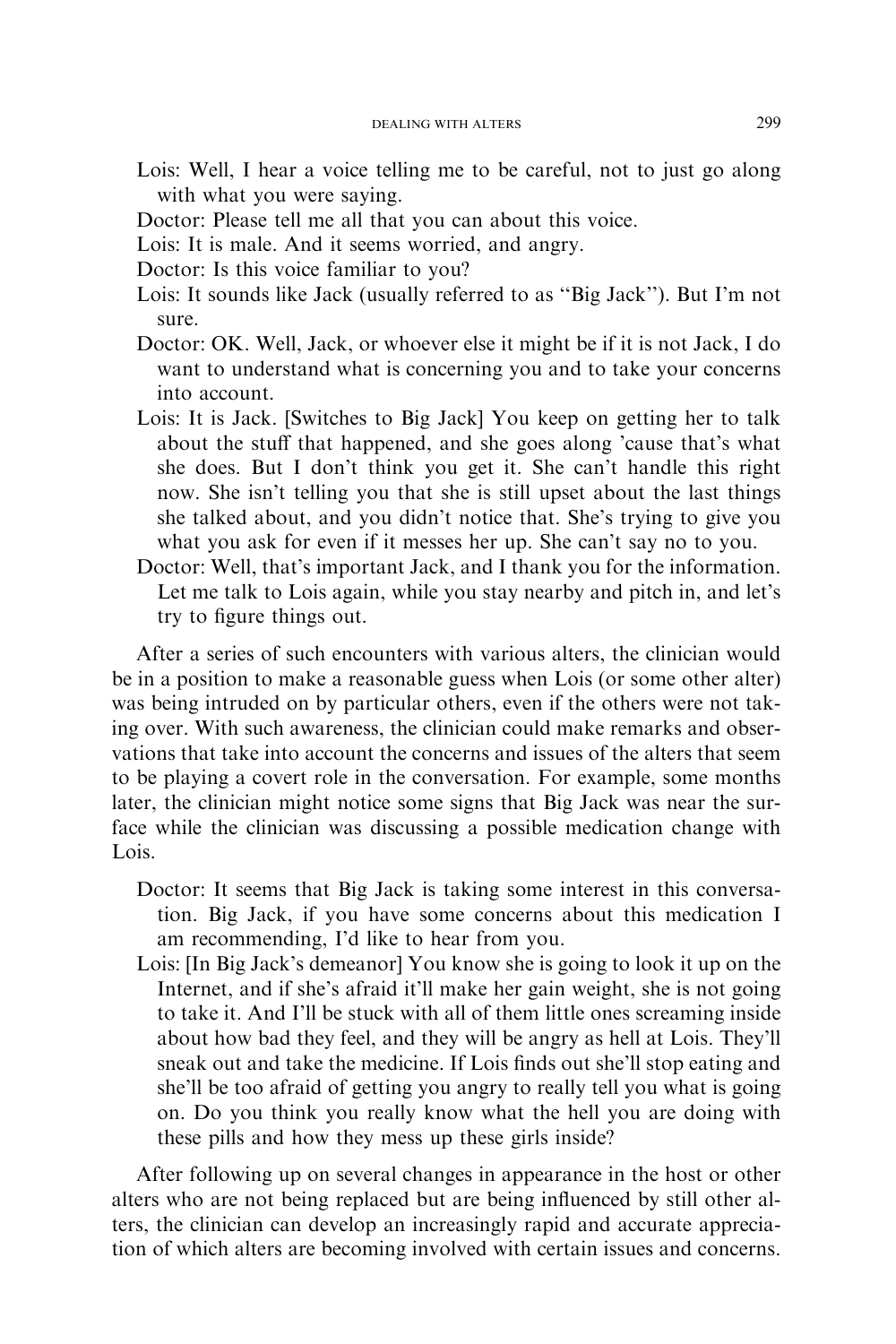This ability to infer the involvement of alters which have not assumed complete executive control but which are exerting important influences from behind the scenes allows the clinician to follow the alters' actions even in the absence of overt switching and makes it possible to follow and to treat DID in a more knowledgeable and nuanced manner.

## Accessing alters for the purposes of treatment

Accessing alters is a venerable topic, discussed in depth in classic texts on the treatment of DID (eg, see reference [\[49\]](#page-23-0)). After access has occurred—by an alter's spontaneous emergence in response to a direct request by the therapist or as a result of a hypnotic intervention—it is often possible to access an alter again by direct request or by initiating discussion of an issue or event that concerns them. At times, one or more alters may oppose the therapist's efforts to speak to a particular alter; this failure to gain access should be followed by inquiry about why access is being denied. The many possible rationales for refusal of access include all manner of apprehensions about the potential consequences of the anticipated interaction between the therapist and the alter he or she is trying to reach and concerns about this interaction's impact on the inner world. The therapist should (1) appreciate that these blockages are indications of important work that must be done before the alter system is ready to move forward into whatever material may be coming up next and (2) almost always work with the apprehensive alters rather than exert pressure for compliance with his or her request. The exceptions to this approach involve circumstances under which the therapist has reason to be concerned about the safety of the patient or about someone whom the patient may be at risk for harming.

# The importance of working with alters to optimize pharmacotherapy for dissociative identity disorder

Many of the symptoms suffered by patients who have DID appear to be reasonable targets for psychopharmacology, but before prescribing, it is useful to try to learn what is behind the target symptom [\[54\]](#page-23-0). This determination is often impossible until one has established some relationship with the patient and has become at least somewhat familiar with the alter system. In his classic review of the psychopharmacologic treatment of DID, Loewenstein [\[54\]](#page-23-0) discussed the importance of appreciating that many symptoms suffered by DID patients are best approached with other therapeutic modalities. Hypnosis is often useful to explore and control problematic symptoms in patients who have DID.

It is often useful to ask for feedback from all alters about the impact of a medication that has been prescribed or about the effects of a medication given the patient by a prior prescriber. The personality of the DID patient with whom one is conversing may or may not have all of the memories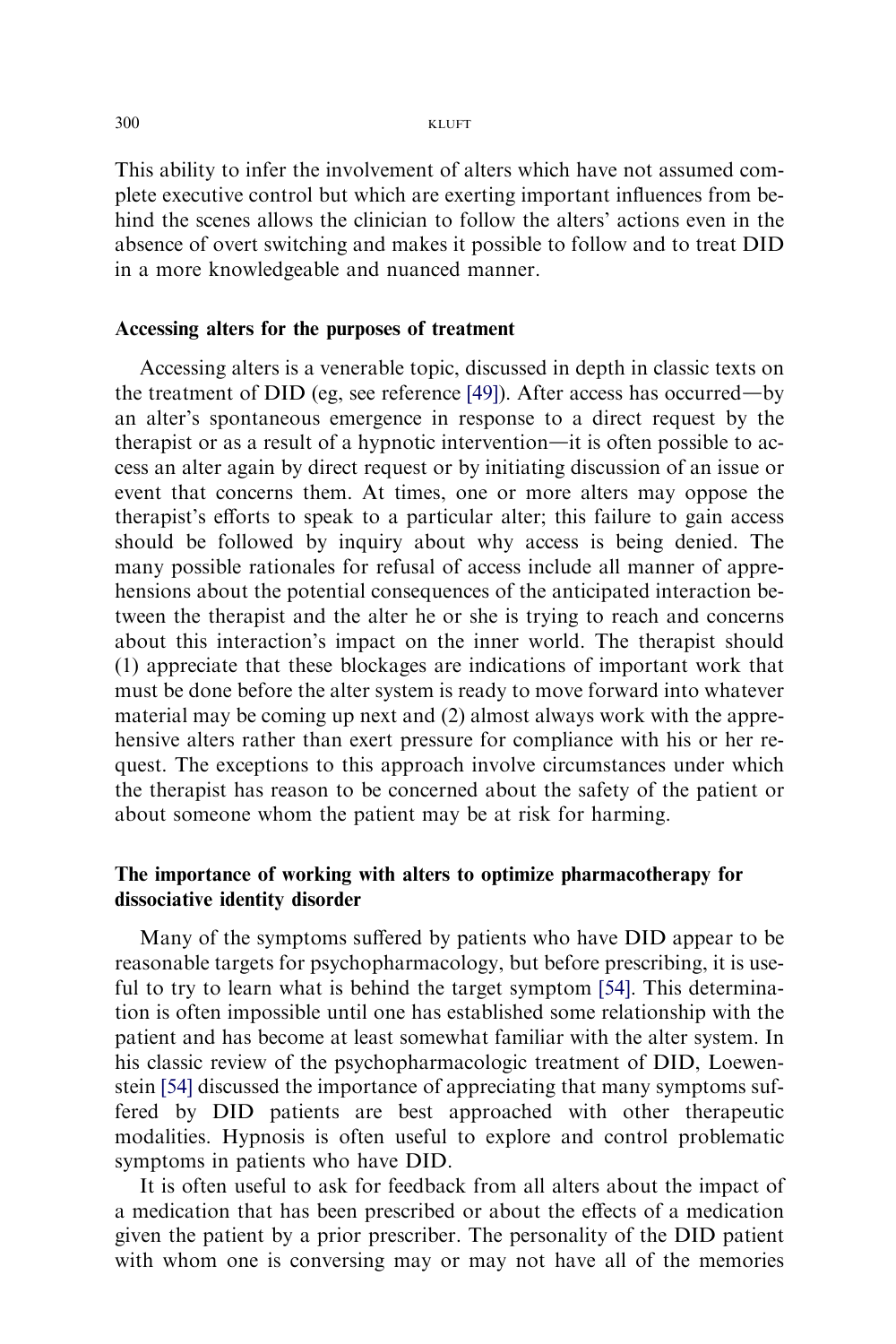relevant to assessing the safety or the effectiveness of a medication. On dozens of occasions, I have learned that I was about to prescribe or had actually already prescribed a medication to which the patient had had a serious reaction that was unknown to or had been forgotten by the alter or alters to which I was speaking.

It is also useful to ask for alters' perceptions of why particular symptoms are occurring when they occur and to inquire whether any alter has an idea of whether the symptom has been experienced before. The latter inquiry raises a fascinating differential: is the symptom recurrent because it is part of a recurrent autonomous process such as an affective disorder? Or, is the symptom recurrent because it is (1) part of a memory/body memory that has been triggered by some material in the treatment? (2) part of a flashback or revivification? or (3) experienced as being created in the here and now due to a reenactment of a past trauma or one analogous to it in the inner world of the alter system?

The psychopharmacologist who determines that the symptom is the epiphenomenon of the DID patient's response to trauma or to problematic interactions among the alters next has to determine whether the symptom is within striking distance of the psychotherapeutic process itself. It does the patient and the therapy no good to withhold medication because a psychotherapeutic cure may be possible if, at present, the symptom is problematic and the treatment process itself does not yet have the capacity to contain the symptom. It may be safer to prescribe knowing that one may, at best, elicit a response from an active placebo than to withhold medication and insist that the DID patient resolve the symptoms in question when one knows that such a solution may be months or years in coming.

## Case 1

Beverly was subject to profound panic attacks that were frequent and only partially responsive to massive doses of selective serotonin reuptake inhibitors and benzodiazepines. Her psychiatrist learned from the alters that the panic attacks reflected Beverly's experience of the panic of two child personalities. The psychiatrist asked all alters to listen in and participate in a discussion of treatment options. The alters came up with the strategy of creating a safe place to which these child alters could be sent, along with some protective and consoling alters. Furthermore, a wall would be created that would protect the remaining alters from experiencing the disruptive panic. The psychiatrist helped the patient create these images with the use of hypnosis, and made a tape that could be used to reinforce and strengthen this approach. When the patient demonstrated the ability to use autohypnosis to repeat his interventions successfully, Beverly was sent home with the instruction to use the tape and to practice the autohypnotic containment strategy she had been taught. Medication was not prescribed for the symptoms of panic.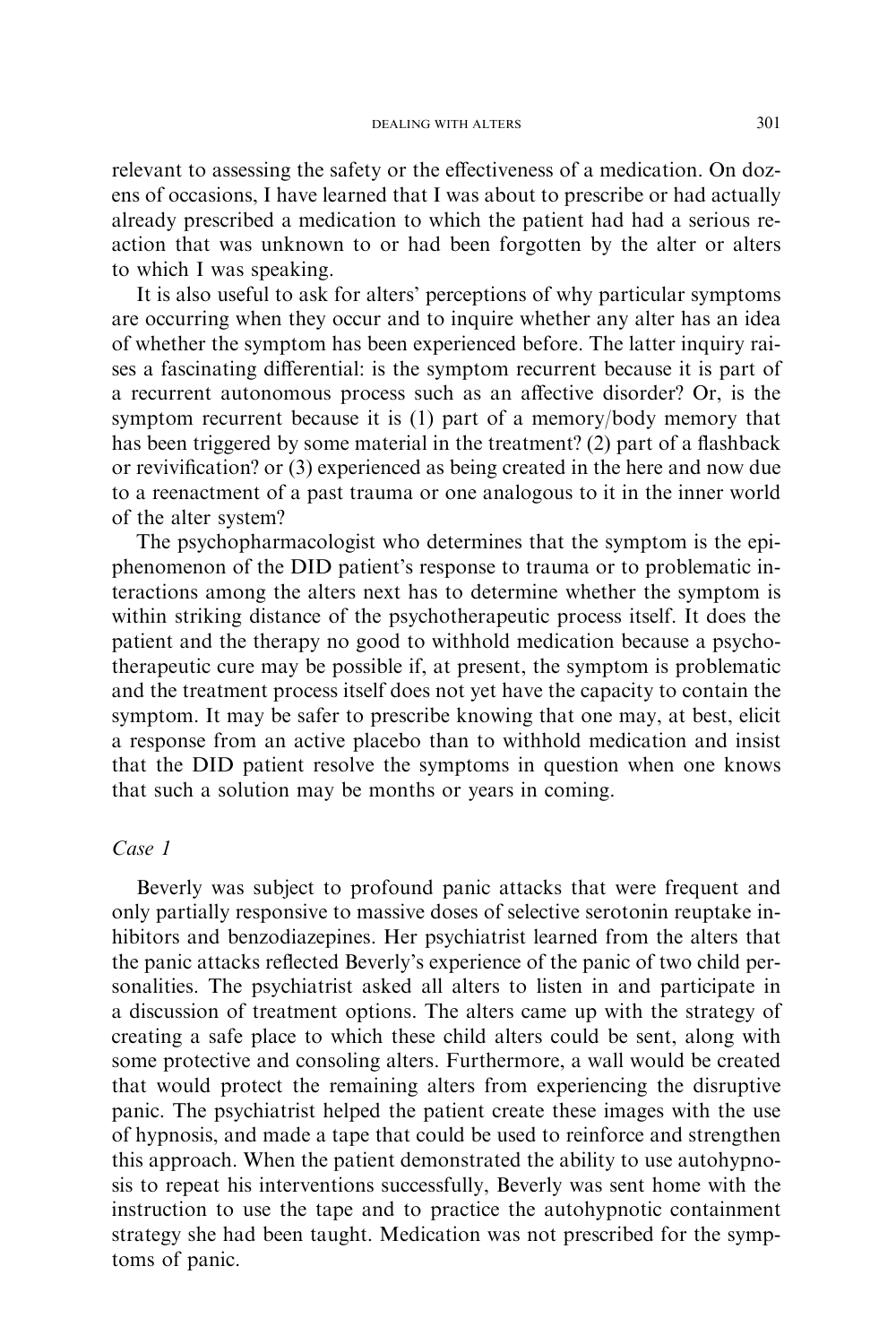# <span id="page-21-0"></span>Case 2

Early in the treatment of Wendy, a talented professional woman who had DID, her psychiatrist became convinced, in contrast to the opinions of Wendy and her primary care doctor, that her painful and disabling somatoform symptoms were recapitulating the pain associated with particular abuses. Wendy had reported painful traumatic experiences, aspects of which might have been recreated in these symptoms; however, preoccupied with matters of safety; maintaining her function as a wife, mother, and professional person; and dealing with contemporary stressors, she was by no means prepared to explore the terrible experiences her psychiatrist believed to underlie and determine her many severe pain problems. The psychiatrist, in consultation with Wendy's primary care physician, made the decision to treat the severe pains with moderate doses of oxycodone. Wendy became able to carry on her personal and professional lives. After 3 years of additional psychotherapy while maintained on oxycodone, Wendy was a much stronger individual and had demonstrated her capacity to work through painful memories without decompensating. At this point, the memories the psychiatrist thought were associated with her pains were accessed and processed. As the power of these memories diminished, Wendy's opiate analgesic medications could be gradually tapered and then discontinued uneventfully. She has remained free of these symptoms for several years.

# Summary

The treatment of DID is facilitated by therapists' being prepared to work directly with alters. Interventions that access and involve the alters in the treatment are vital components of the successful treatment of DID and should be a part of the therapeutic armamentarium of those who treat this patient population.

# References

- [1] American Psychiatric Association. Diagnostic and statistical manual of mental disorders. 4th edition, revised. Washington, DC: APA; 2000.
- [2] Kluft RP. The natural history of multiple personality disorder. In: Kluft RP, editor. Childhood antecedents of multiple personality. Washington, DC: American Psychiatric Press; 1985. p. 197–238.
- [3] Coons P. Treatment progress in 20 patients with multiple personality disorder. J Nerv Ment Dis 1986;174:715–21.
- [4] Kluft RP. Treatment of multiple personality disorder. Psychiatr Clin North Am 1984;7:9–29.
- [5] Kluft RP. Treatment of dissociative disorder patients: an overview of discoveries, successes, and failures. Dissociation 1993;6:87–101.
- [6] Kluft RP. Current issues in dissociative identity disorder. J Pract Psychiatry Behav Health 1999;5:3–19.
- [7] Kluft RP. An overview of the psychotherapy of dissociative identity disorder. Am J Psychother 1999;53:289–319.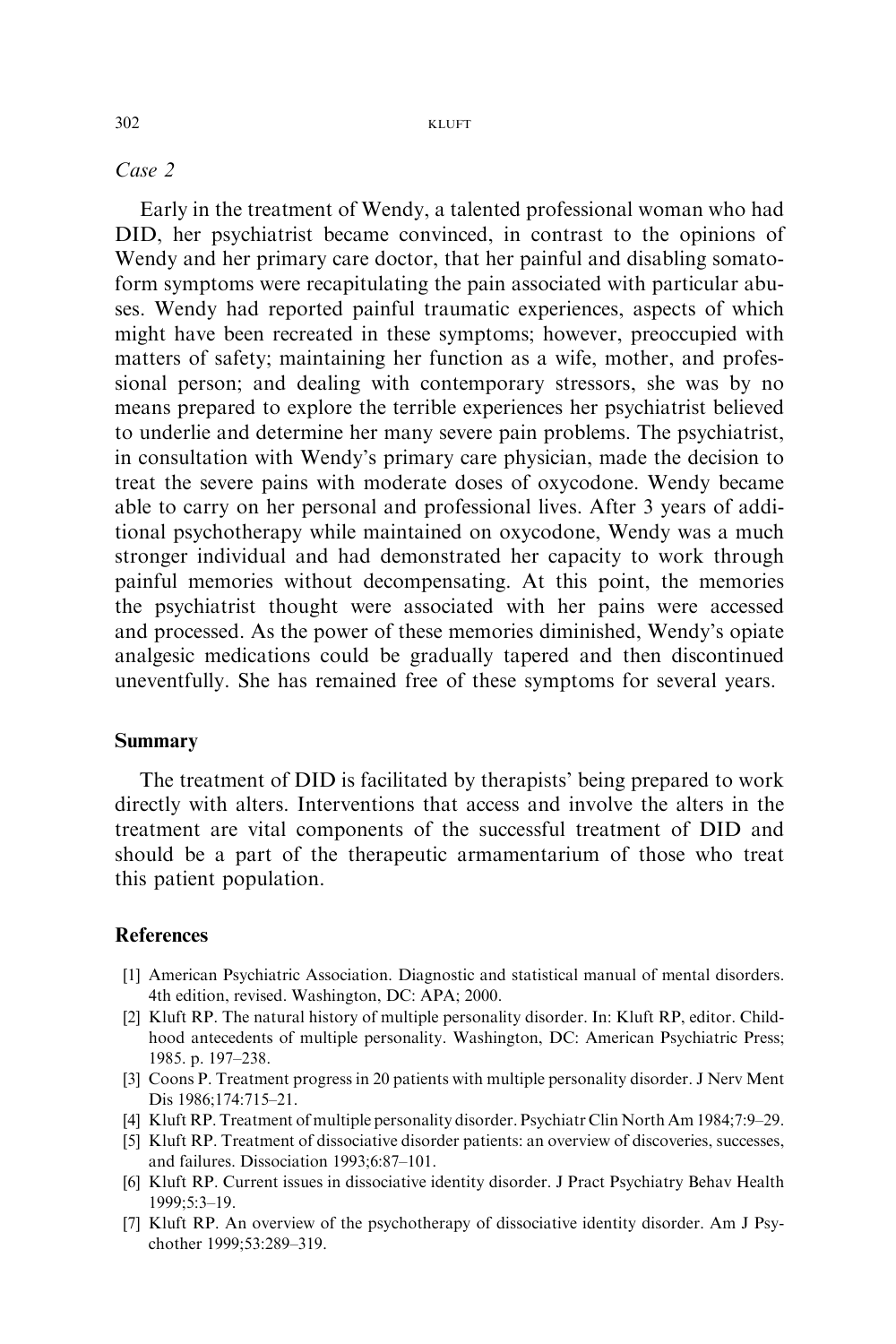- <span id="page-22-0"></span>[8] Coons P. The differential diagnosis of multiple personality. Psychiatr Clin North Am 1984;7: 51–67.
- [9] Kluft RP. An update on multiple personality disorder. Hosp Community Psychiatry 1987; 38:363–73.
- [10] Piper A. Hoax and reality: the bizarre world of multiple personality disorder. Northvale (NJ): Aronson; 1997.
- [11] Merskey H. The manufacture of personalities: the production of multiple personality disorders. Br J Psychiatry 1992;160:327–40.
- [12] Braun BG. Iatrophilia and iatrophobia in the diagnosis of MPD. Dissociation 1989;2:66–9.
- [13] Coons P. Iatrogenic factors in the misdiagnosis of MPD. Dissociation 1989;2:70–6.
- [14] Fine CG. Treatment errors and iatrogenesis across therapeutic modalities in MPD and allied dissociative disorders. Dissociation 1989;2:77–82.
- [15] Kluft RP. Iatrogenic creation of new alter personalities. Dissociation 1989;2:83–91.
- [16] Torem M. Iatrogenic factors in the perpetuation of splitting and multiplicity. Dissociation 1989;2:92–8.
- [17] Greaves G. Observations on the claim of iatrogenesis in the promulgation of MPD: a discussion. Dissociation 1989;2:99–104.
- [18] Kluft R. Current controversies surrounding dissociative identity disorder. In: Cohen L, Berzoff J, Elin M, editors. Dissociative identity disorder: theoretical and treatment controversies. Northvale (NJ): Aronson; 1995.
- [19] Kluft RP. Multiple personality disorder. In: Tasman A, Goldfinger S, editors. Annual review of psychiatry, vol. 10. Washington, DC: American Psychiatric Press; 1991. p. 161–88.
- [20] Watkins J, Watkins H. Ego states: theory and therapy. New York: Norton; 1997.
- [21] Watkins HH, Watkins JG. Ego-state therapy in the treatment of dissociative disorders. In: Kluft RP, Fine CG, editors. Clinical perspectives on multiple personality disorder. Washington, DC: American Psychiatric Press; 1993. p. 277–99.
- [22] Stern D. The interpersonal world of the infant. New York: Basic Books; 1985.
- [23] Nathanson DL. Shame and pride. New York: Norton; 1992.
- [24] Luborsky L, Crits-Cristoph P. Understanding transference: the core conflictual relationship method. 2nd edition. Washington, DC: American Psychological Association; 1998.
- [25] Kohut H. The restoration of the self. New York: International Universities Press; 1977.
- [26] Kluft RP. The phenomenology and treatment of extremely complex multiple personality disorder. Dissociation 1988;1(4):47–58.
- [27] Kluft RP. Reflections on the traumatic memories of dissociative identity disorder patients. In: Lynn S, McConkey K, editors. Truth in memory. New York: Guilford; 1998. p. 304–22.
- [28] Kluft RP. Diagnosing dissociative identity disorder. Psychiatr Ann 2005;35:633–43.
- [29] Kluft RP. Varieties of hypnotic intervention in the treatment of multiple personality. Am J Clin Hypn 1982;24:230–40.
- [30] Kluft RP. Personality unification in multiple personality disorder. In: Braun BG, editor. Treatment of multiple personality disorder. Washington, DC: American Psychiatric Press; 1986. p. 29–60.
- [31] Kluft RP. Treatment trajectories in multiple personality disorder. Dissociation 1994;7: 63–76.
- [32] Kluft RP. Clinical observations on the use of the CSDS Dimensions of Therapeutic Movement Instrument (DTMI). Dissociation 1994;7:272–83.
- [33] Horevitz R, Loewenstein R. The rational treatment of multiple personality disorder. In: Lynn S, Rhue J, editors. Dissociation: clinical and theoretical perspectives. Washington, DC: American Psychiatric Press; 1994. p. 289–337.
- [34] Kluft RP. An introduction to multiple personality disorder. Psychiatr Ann 1984;14:19–24.
- [35] Kluft RP. The inevitability of ego state therapy in the treatment of dissociative identity disorder and allied states. In: Peter B, Bongartz W, Revenstorf D, et al, editors. Munich 2000: the 15th International Congress of Hypnosis. Munich, Germany: MEG-Stiftung; 2002. p. 69–77.